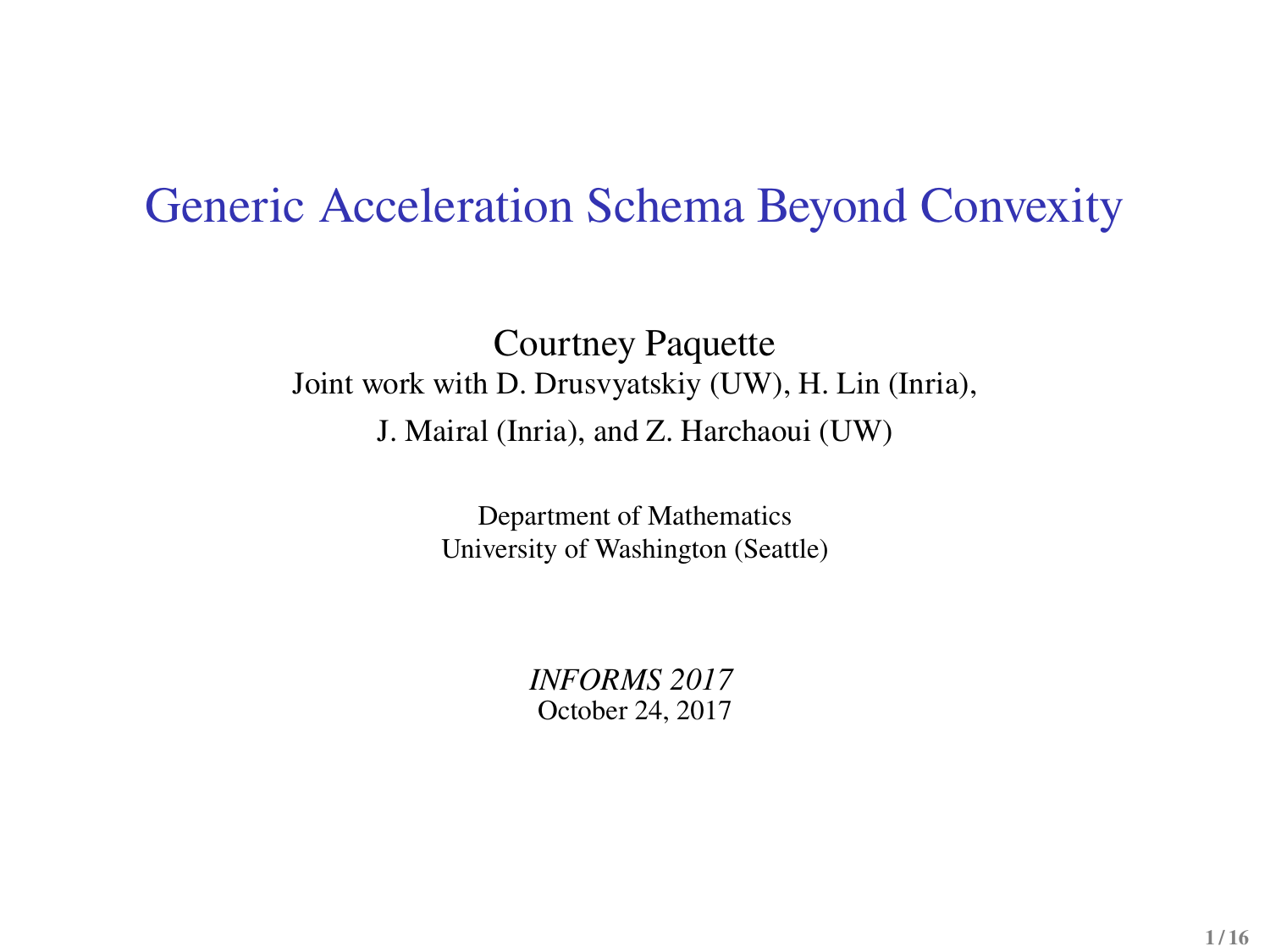# Generic acceleration of large finite sum problem

The **large finite sum problem**

$$
\min_{x} f(x) := \frac{1}{n} \sum_{i=1}^{n} f_i(x) + \psi(x)
$$

### **Remarks**

- Measures empirical risk in machine learning
- $\bullet$  Fast incremental methods when f is convex
- When f is nonconvex remains largely open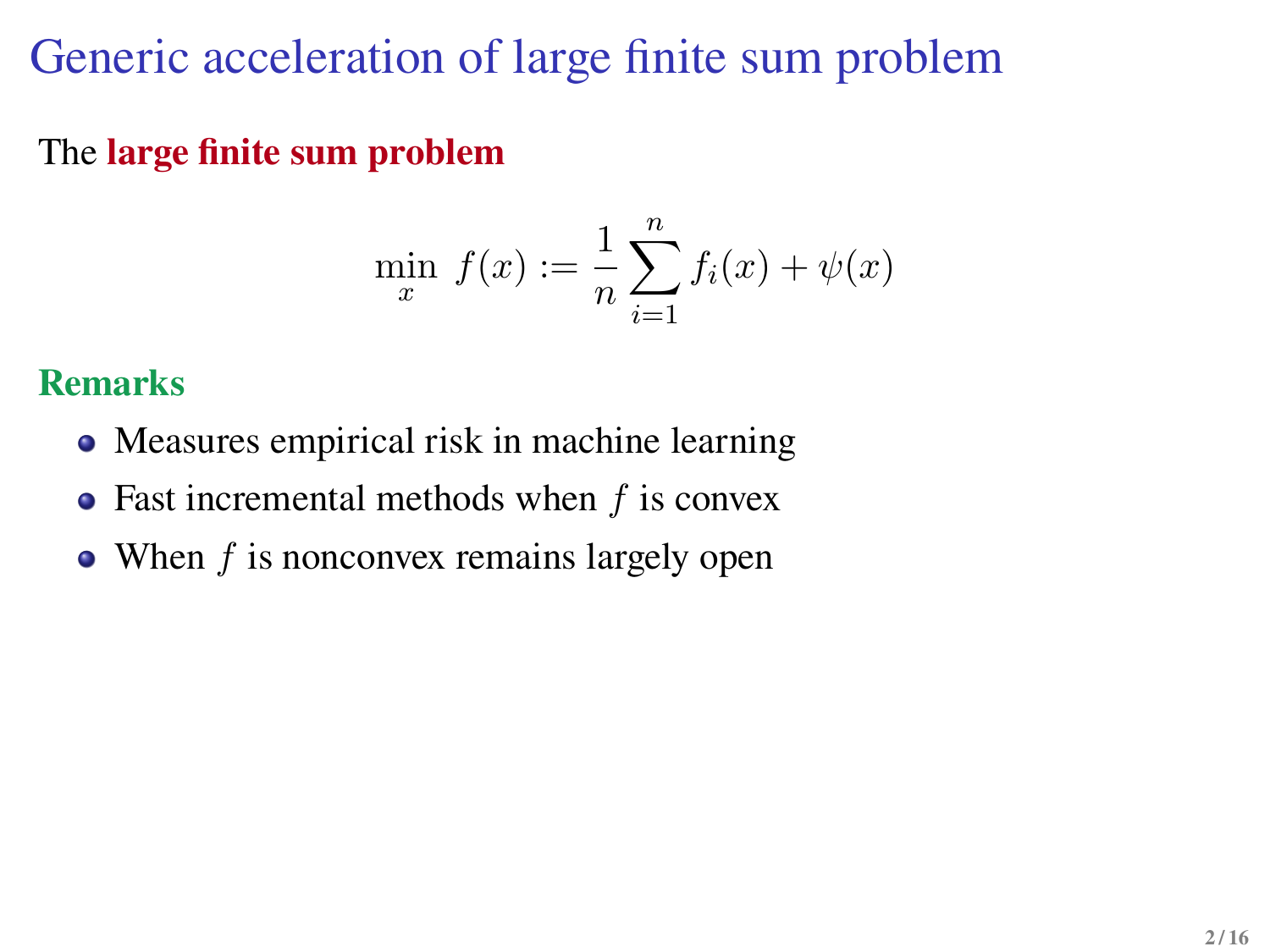# Generic acceleration of large finite sum problem

The **large finite sum problem**

$$
\min_{x} f(x) := \frac{1}{n} \sum_{i=1}^{n} f_i(x) + \psi(x)
$$

### **Remarks**

- Measures empirical risk in machine learning
- $\bullet$  Fast incremental methods when f is convex
- When f is nonconvex remains largely open

### **Two questions from nonconvex optimization**

- $\bullet$  Apply a method, M, for convex optimization to a nonconvex;
- <sup>2</sup> Design an convexity adapting algorithm which does not need to know whether the objective function is convex.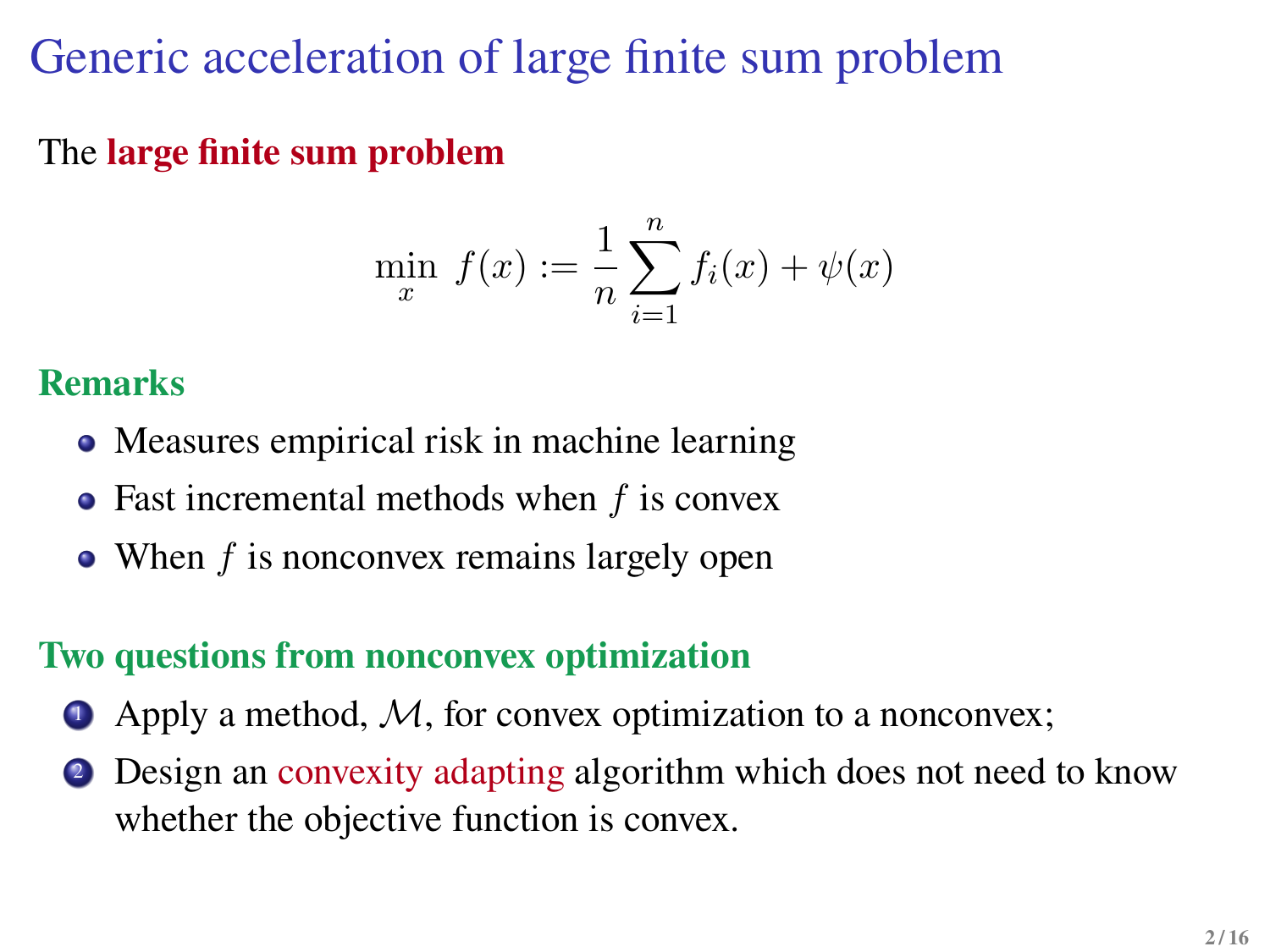**Our goal:** min<sub>x</sub>  $f(x)$ , f is  $\mu$ -strongly convex

Proximal-point method (Martinet '70,72, Rockafellar '76):

$$
x_{t+1} = \underset{x}{\text{argmin}} \ f(x) + \frac{\kappa}{2} \|x - x_t\|^2
$$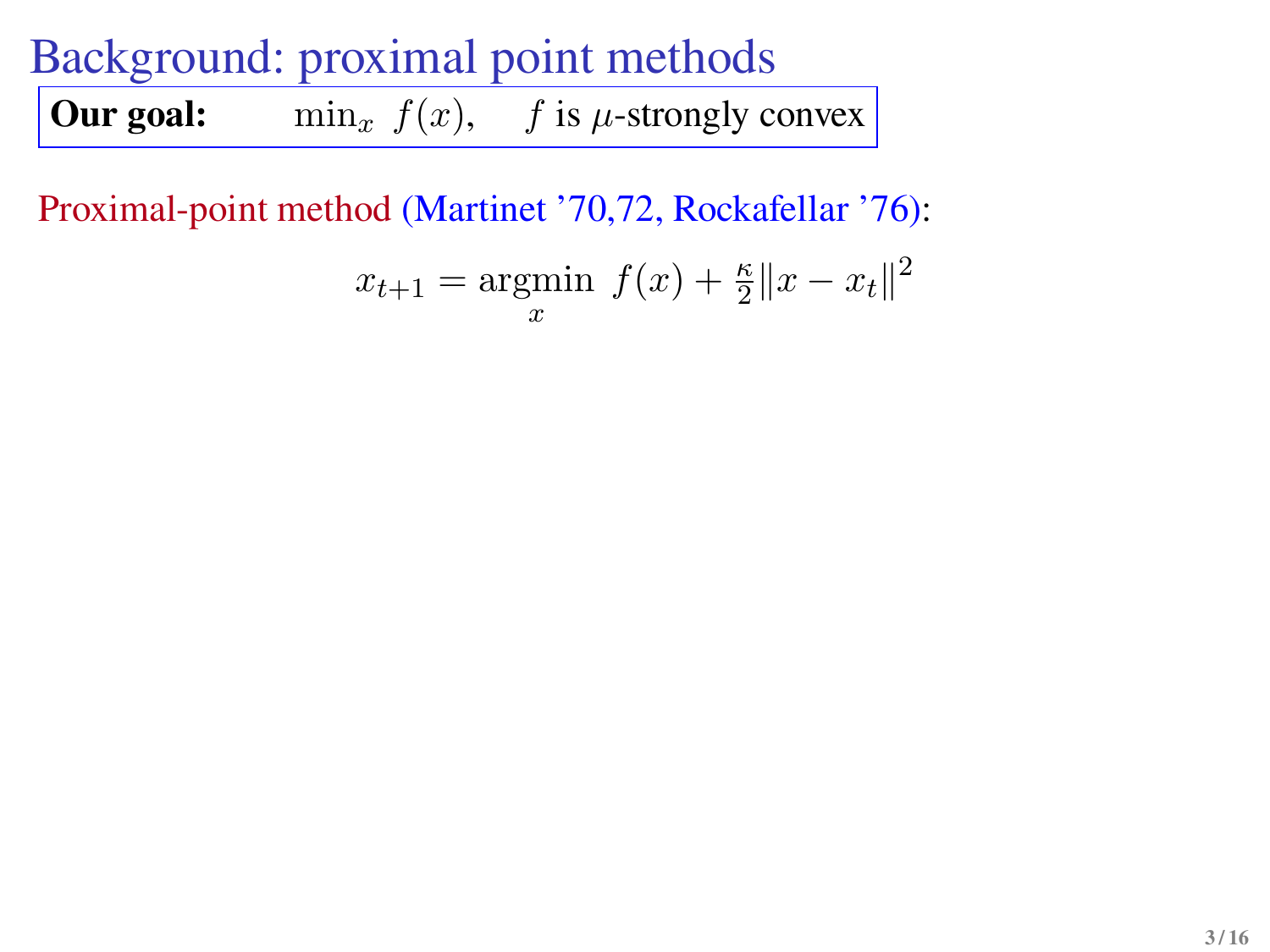**Our goal:** min<sub>x</sub>  $f(x)$ , f is  $\mu$ -strongly convex

Proximal-point method (Martinet '70,72, Rockafellar '76):

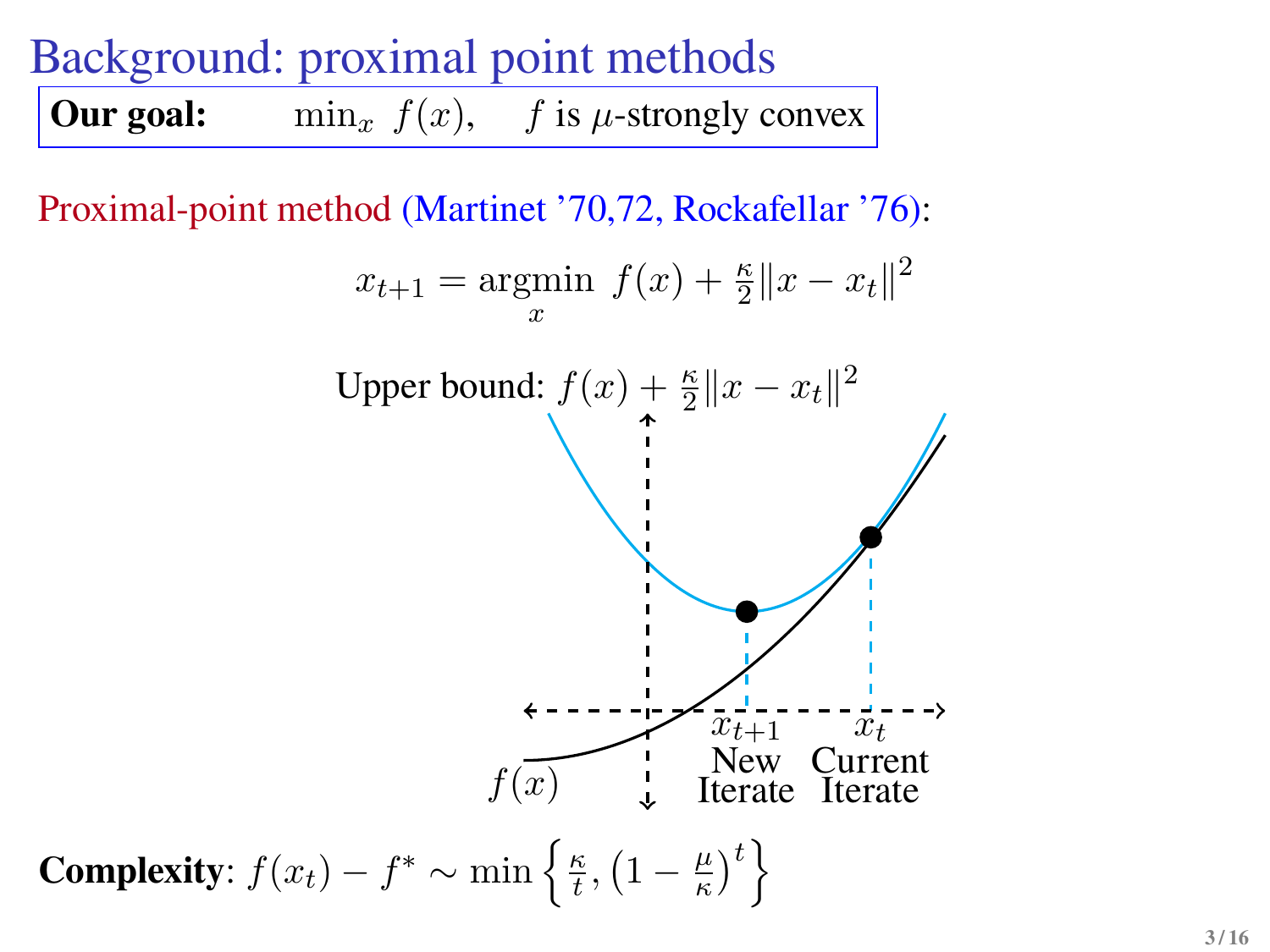Accelerated proximal-point method: (Nesterov '83, Güler '92, Beck-Teboulle '09)

$$
\begin{cases}\n(\text{Prox-step}) \quad x_t = \underset{x}{\text{argmin}} \left\{ f(x) + \frac{\kappa}{2} \|x - y_{t-1}\|^2 \right\} \\
\text{Solve } \alpha_t^2 = (1 - \alpha_t) \alpha_{t-1}^2 + \frac{\mu}{\mu + \kappa} \alpha_t \\
y_t = x_t + \beta_k (x_t - x_{t-1}) \\
\beta_t = \frac{\alpha_{t-1} (1 - \alpha_{t-1})}{\alpha_{t-1}^2 + \alpha_t} \n\end{cases}
$$

**Complexity**:

$$
f(x_t) - f^* \sim \min\left\{\frac{\kappa}{t^2}, \left(1 - \sqrt{\frac{\mu}{\kappa}}\right)^t\right\}
$$

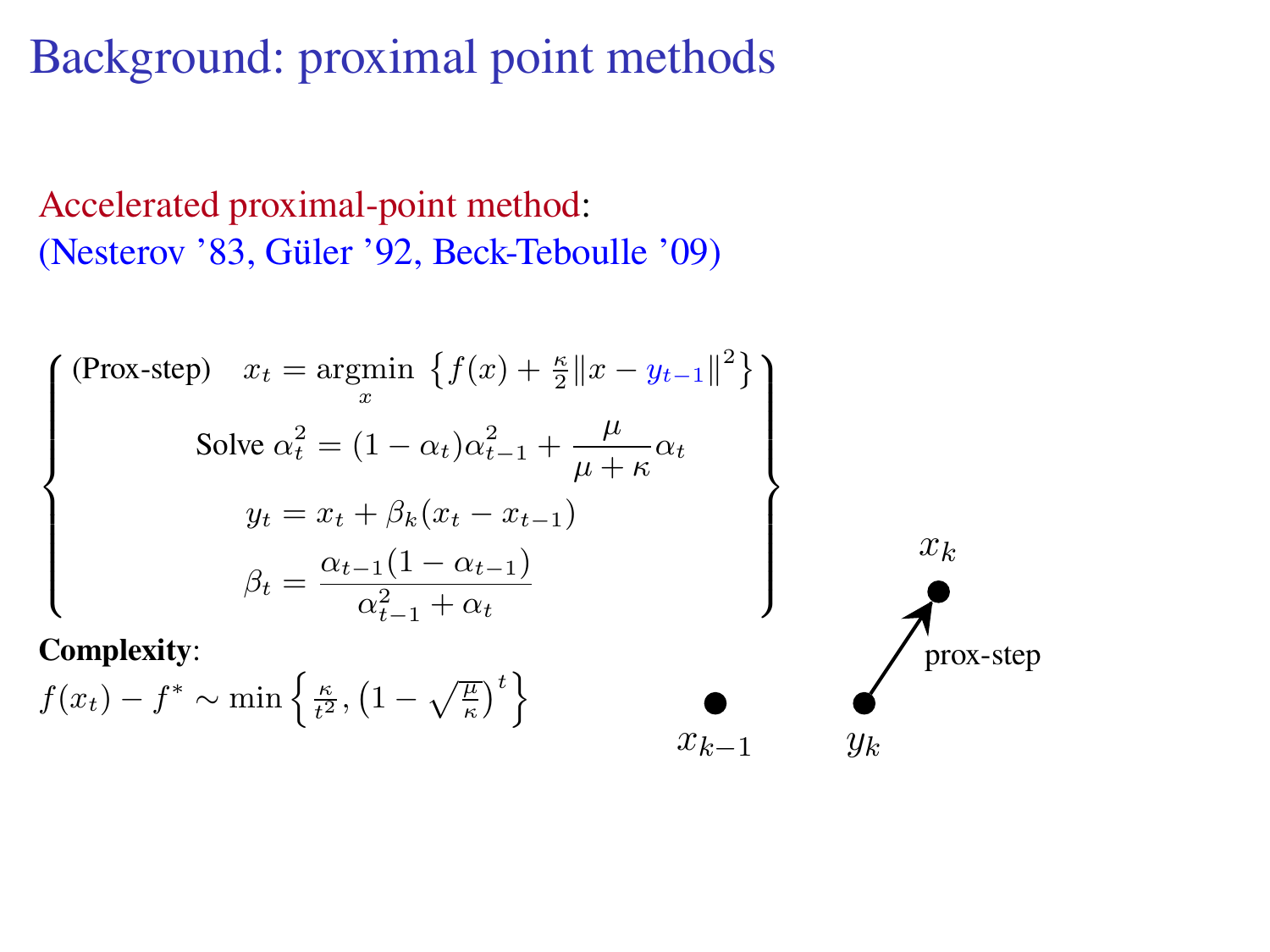Accelerated proximal-point method: (Nesterov '83, Güler '92, Beck-Teboulle '09)

$$
\begin{cases}\n(\text{Prox-step}) \quad x_t = \operatorname*{argmin}_{x} \left\{ f(x) + \frac{\kappa}{2} \|x - y_{t-1}\|^2 \right\} \\
\text{Solve } \alpha_t^2 = (1 - \alpha_t) \alpha_{t-1}^2 + \frac{\mu}{\mu + \kappa} \alpha_t \\
y_t = x_t + \beta_k (x_t - x_{t-1}) \\
\beta_t = \frac{\alpha_{t-1} (1 - \alpha_{t-1})}{\alpha_{t-1}^2 + \alpha_t} \\
\text{Complexity:} \\
f(x_t) - f^* \sim \min \left\{ \frac{\kappa}{t^2}, \left(1 - \sqrt{\frac{\mu}{\kappa}}\right)^t \right\} \\
x_{k-1} & y_k\n\end{cases}
$$

**Complexity**:

$$
f(x_t) - f^* \sim \min\left\{\frac{\kappa}{t^2}, \left(1 - \sqrt{\frac{\mu}{\kappa}}\right)^t\right\}
$$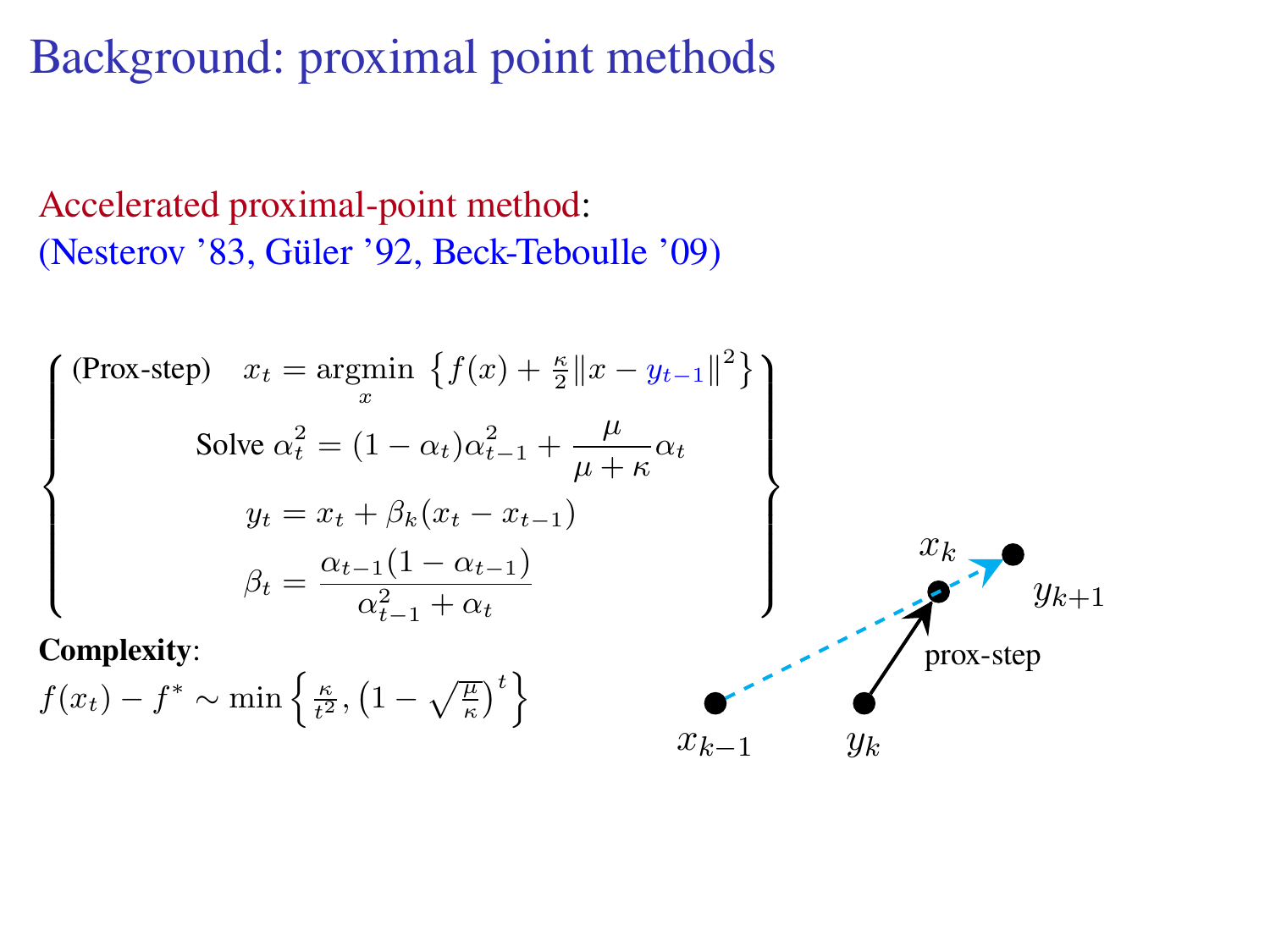Accelerated proximal-point method: (Nesterov '83, Güler '92, Beck-Teboulle '09)

$$
\begin{cases}\n(\text{Prox-step}) & x_t = \operatorname*{argmin}_x \left\{ f(x) + \frac{\kappa}{2} \|x - y_{t-1}\|^2 \right\} \\
\text{Solve } \alpha_t^2 = (1 - \alpha_t) \alpha_{t-1}^2 + \frac{\mu}{\mu + \kappa} \alpha_t \\
y_t = x_t + \beta_k (x_t - x_{t-1}) \\
\beta_t = \frac{\alpha_{t-1} (1 - \alpha_{t-1})}{\alpha_{t-1}^2 + \alpha_t} \\
\end{cases}\n\right\}\n\begin{cases}\nx_{k+1} \\
\text{prox-step} \\
y_{k+1}\n\end{cases}
$$
\n
$$
x_k
$$
\n
$$
y_{k+1}
$$
\n
$$
y_{k+1}
$$
\n
$$
y_{k+1}
$$
\n
$$
y_{k+1}
$$

 $x_{k-1}$   $y_k$ 

**Complexity**:

$$
f(x_t) - f^* \sim \min\left\{\frac{\kappa}{t^2}, \left(1 - \sqrt{\frac{\mu}{\kappa}}\right)^t\right\}
$$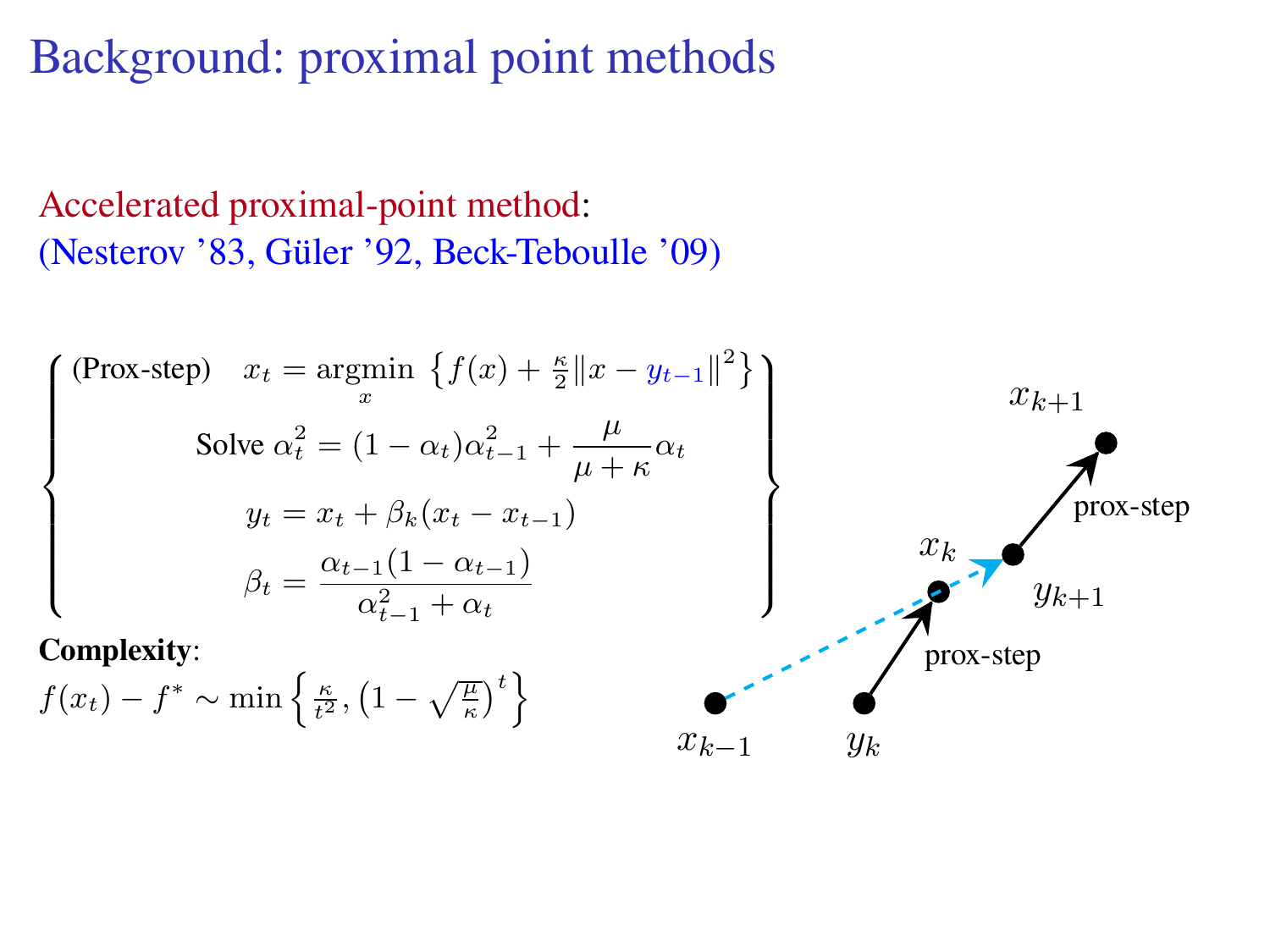### Accelerated proximal-point method: (Nesterov '83, Güler '92, Beck-Teboulle '09)

$$
\begin{cases}\n(\text{Prox-step}) \quad x_t = \underset{x}{\text{argmin}} \left\{ f(x) + \frac{\kappa}{2} \|x - y_{t-1}\|^2 \right\} & x_{k+1} \\
\text{Solve } \alpha_t^2 = (1 - \alpha_t) \alpha_{t-1}^2 + \frac{\mu}{\mu + \kappa} \alpha_t & x_{k+1} \\
y_t = x_t + \beta_k (x_t - x_{t-1}) & x_k \\
\beta_t = \frac{\alpha_{t-1} (1 - \alpha_{t-1})}{\alpha_{t-1}^2 + \alpha_t} & y_{k+1}\n\end{cases}
$$
\n
$$
\text{Complexity:}
$$
\n
$$
x_k
$$
\n
$$
y_{k+1}
$$
\n
$$
y_{k+1}
$$
\n
$$
y_{k+1}
$$

 $x_{k-1}$   $y_k$ 

$$
f(x_t) - f^* \sim \min\left\{\frac{\kappa}{t^2}, \left(1 - \sqrt{\frac{\mu}{\kappa}}\right)^t\right\}
$$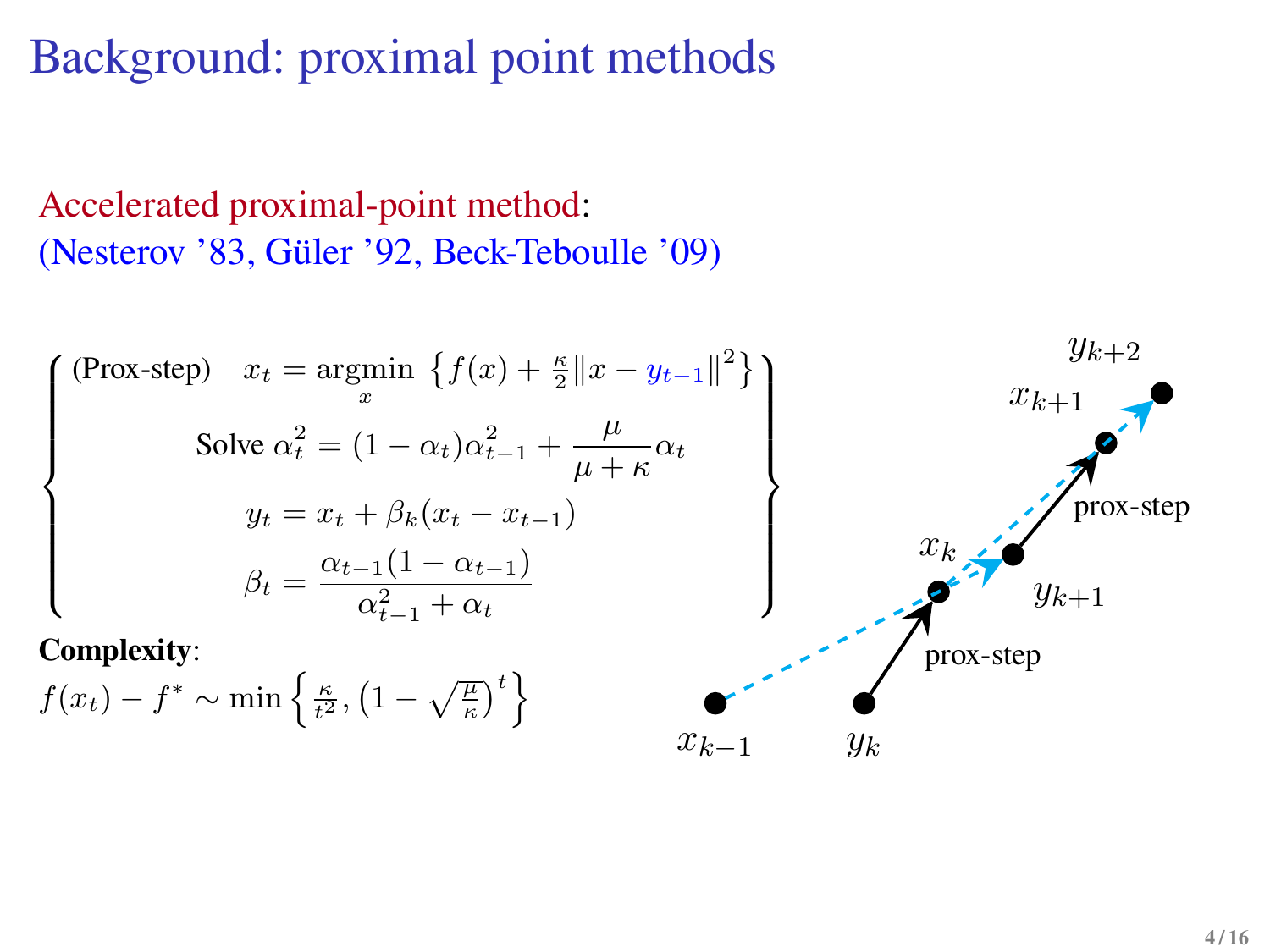## Incremental methods

The problem

$$
\min_{x} f(x) := \frac{1}{n} \sum_{i=1}^{n} f_i(x) + \psi(x),
$$

- $\bullet$  f  $\mu$ -strongly convex and has bounded-level sets.
- $f_i: \mathbb{R}^p \to \mathbb{R}$  is *L*-smooth.
- $\psi \colon \mathbb{R}^p \to \mathbb{R} \cup \{\infty\}$  may nonsmooth.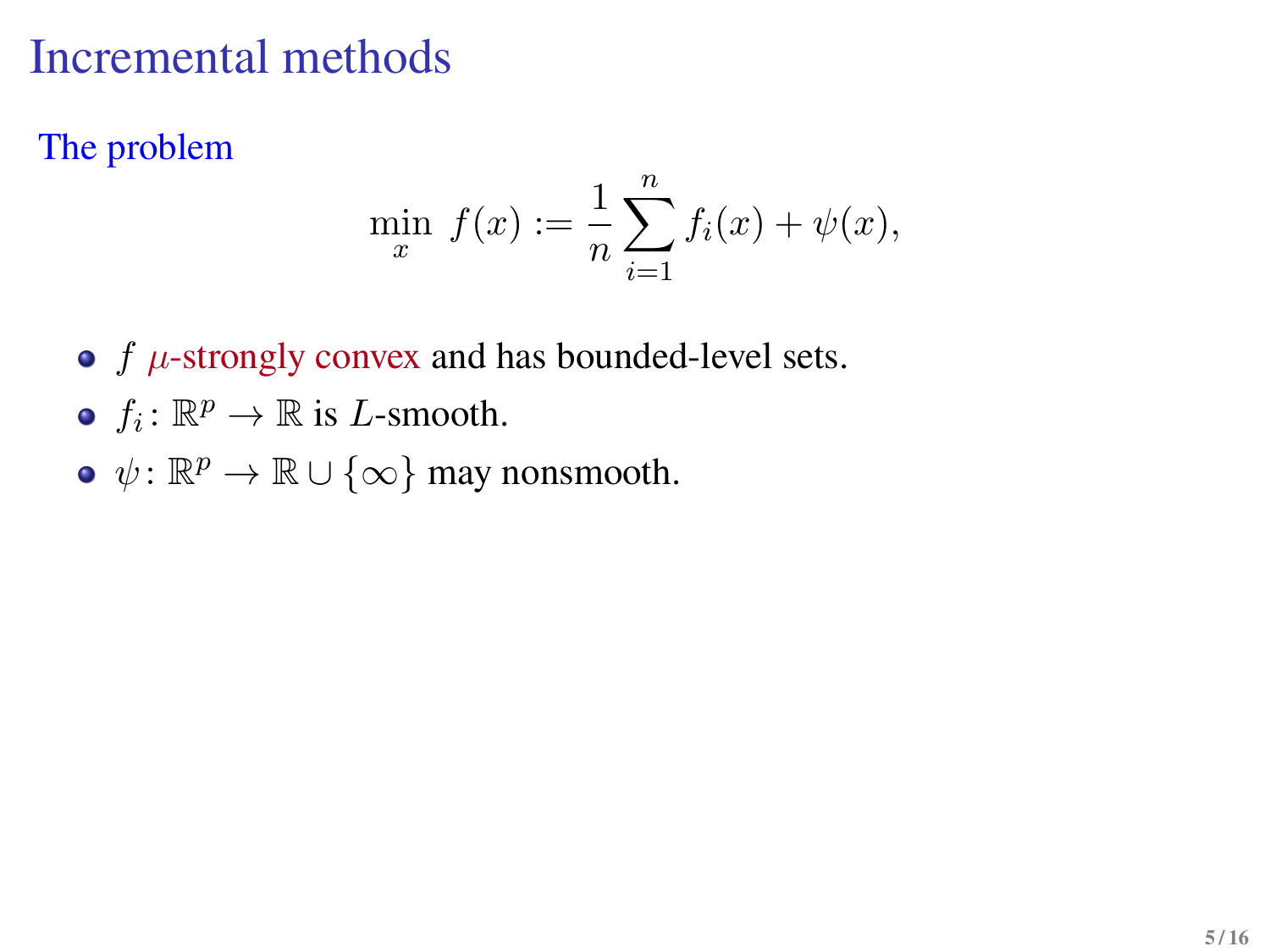# Incremental methods

The problem

$$
\min_{x} f(x) := \frac{1}{n} \sum_{i=1}^{n} f_i(x) + \psi(x),
$$

- $f$   $\mu$ -strongly convex and has bounded-level sets.
- $f_i: \mathbb{R}^p \to \mathbb{R}$  is *L*-smooth.
- $\psi \colon \mathbb{R}^p \to \mathbb{R} \cup \{\infty\}$  may nonsmooth.

|                                                                                                                                    | Progress | Efficiency |
|------------------------------------------------------------------------------------------------------------------------------------|----------|------------|
| Incremental methods $\left  \mathbb{E}[f(x_t)] - f^* \leq \varepsilon \right  (n + \frac{L}{\mu}) \cdot \ln \frac{1}{\varepsilon}$ |          |            |

SAG (Schmidt, Le Roux-Bach '13), SVRG (Johnson, Zhang '13), SAGA (Defazio, Bach, Lacoste-Julien '13), etc.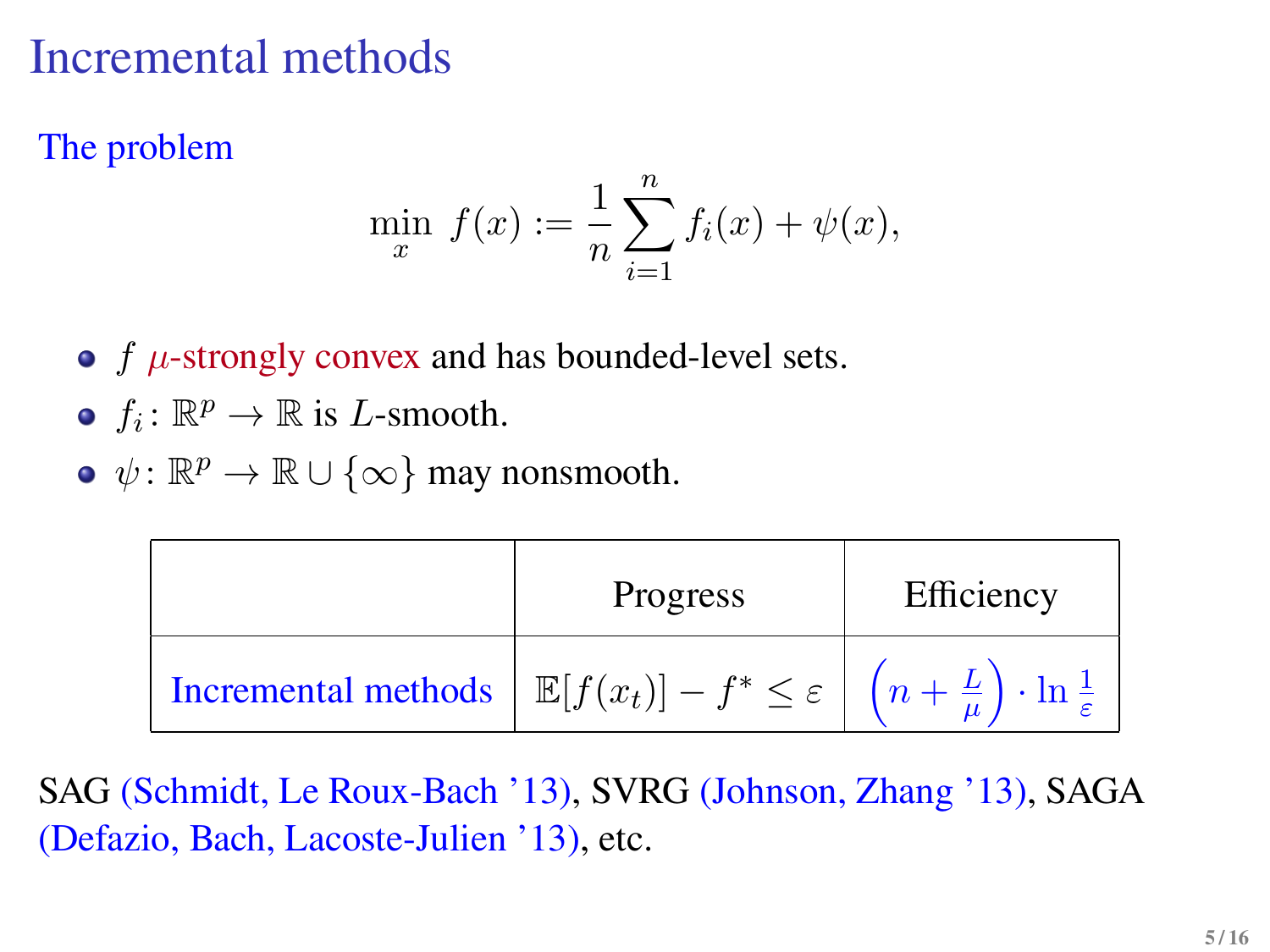# Convex Catalyst revisited: Accelerating methods

### **The problem**

$$
\min_{x} f(x) := \frac{1}{n} \sum_{i=1}^{n} f_i(x) + \psi(x),
$$

- $\bullet$  f convex
- $f_i: \mathbb{R}^p \to \mathbb{R}$  is smooth.
- $\psi \colon \mathbb{R}^p \to \mathbb{R} \cup \{\infty\}$  may be nonsmooth.

### **Question: Given a non-optimal incremental method** M**, can we make it optimal?**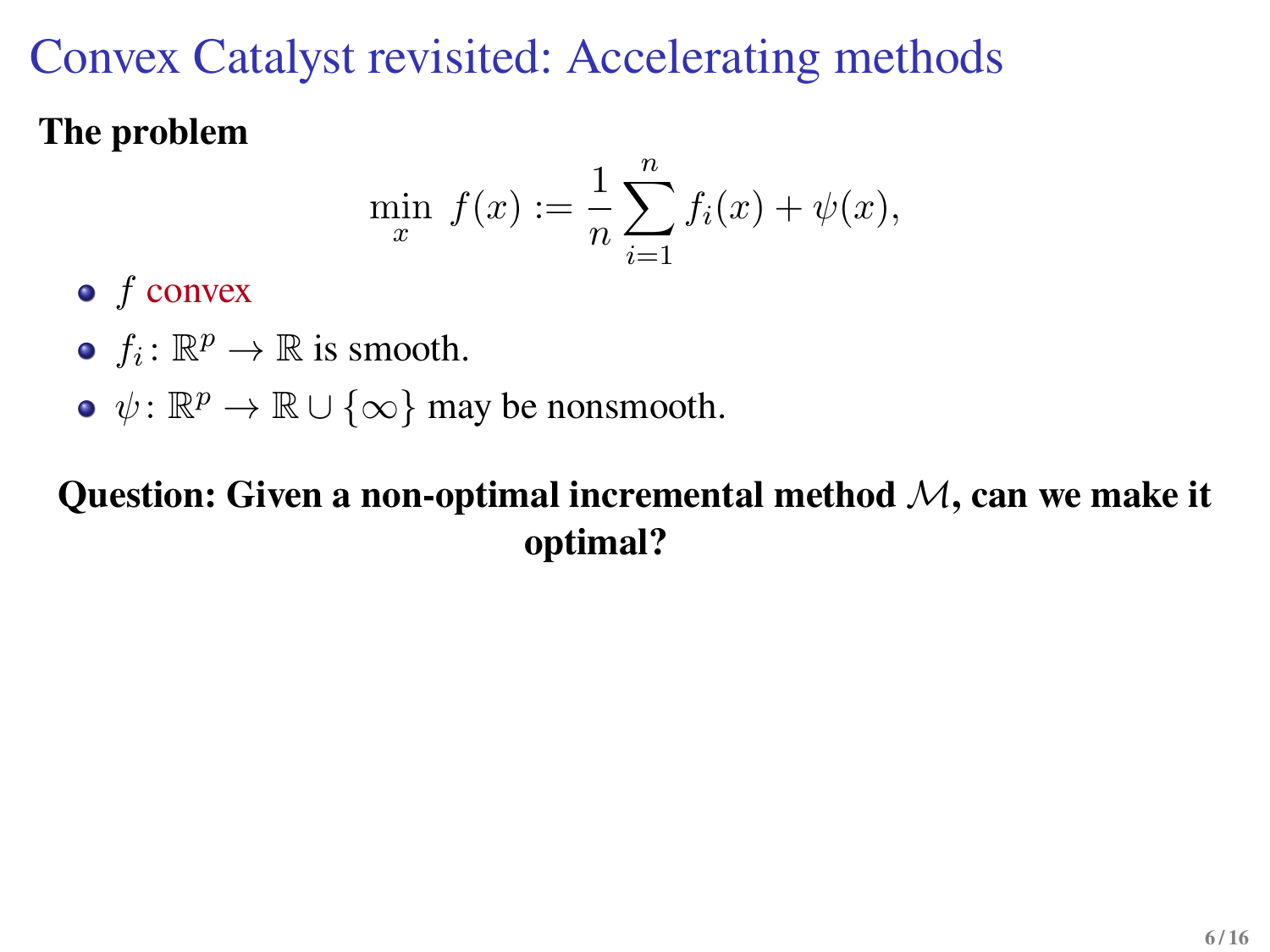# Convex Catalyst revisited: Accelerating methods

### **The problem**

$$
\min_{x} f(x) := \frac{1}{n} \sum_{i=1}^{n} f_i(x) + \psi(x),
$$

- $\bullet$  f convex
- $f_i: \mathbb{R}^p \to \mathbb{R}$  is smooth.
- $\psi \colon \mathbb{R}^p \to \mathbb{R} \cup \{\infty\}$  may be nonsmooth.

### **Question: Given a non-optimal incremental method** M**, can we make it optimal?** Yes!

**Idea**: Wrap the method M within Nesterov's accelerated scheme.

### **Main result** (Lin, Mairal, Harchaoui, '15)

Other approaches included (Frostig et al. '15), (Shalev-Schwartz, Zhang '14), (Lan, Zhou, '15), (Allen-Zhu '16)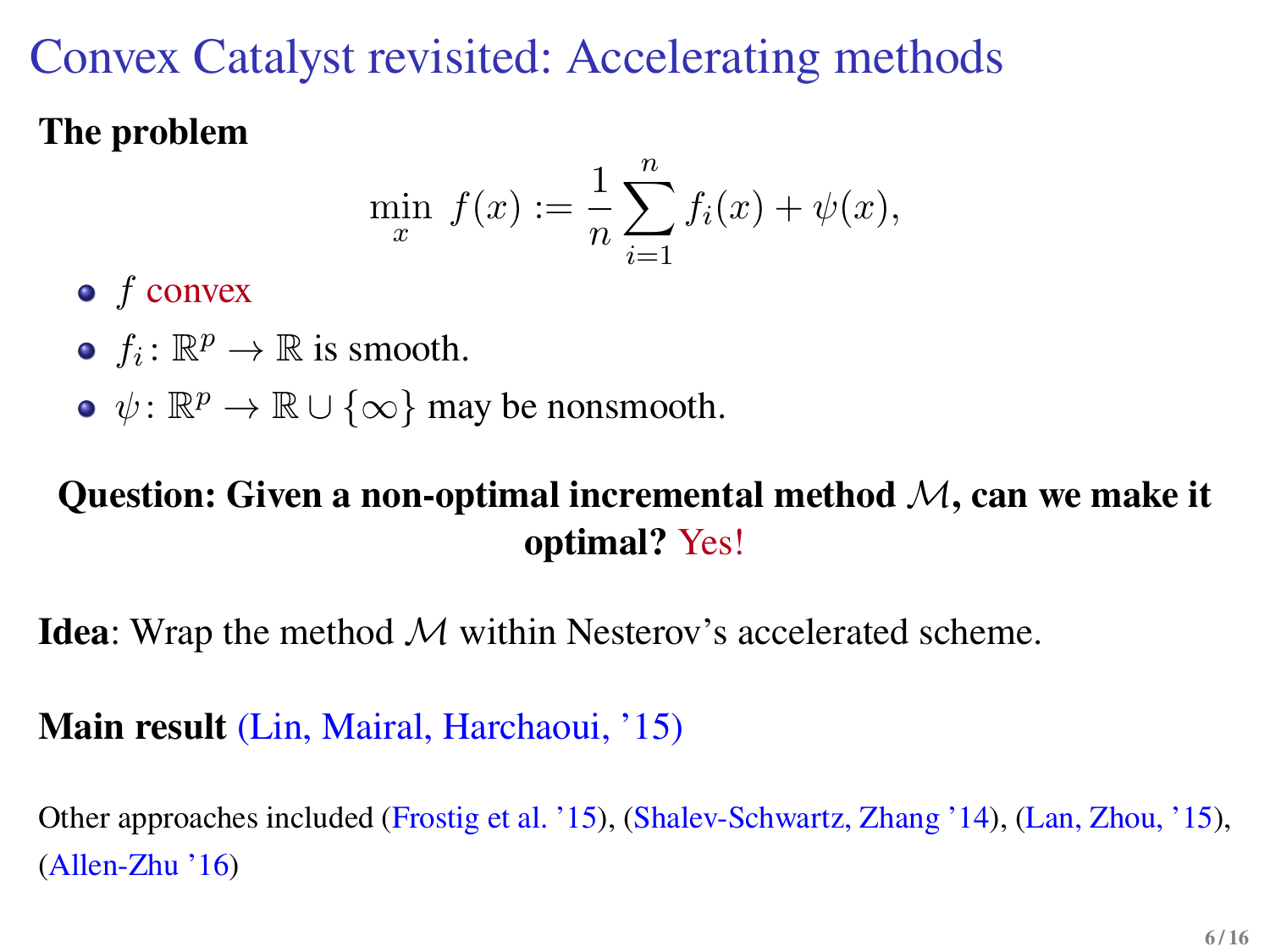Tools for nonconvex and nonsmooth optimization **Definition I:** A function  $f : \mathbb{R}^p \to \overline{\mathbb{R}}$  is  $\rho$ -weakly convex if

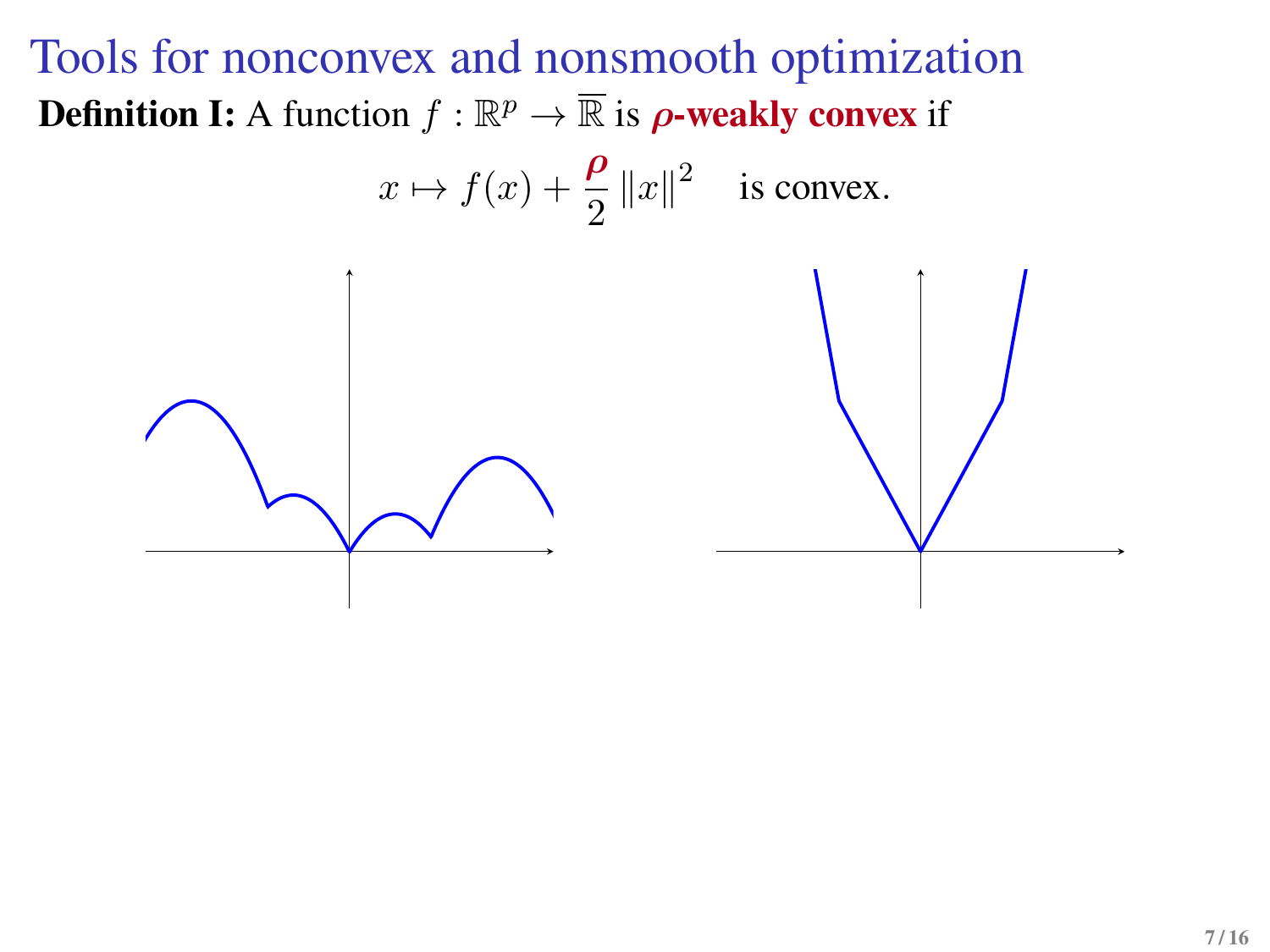Tools for nonconvex and nonsmooth optimization **Definition I:** A function  $f : \mathbb{R}^p \to \overline{\mathbb{R}}$  is  $\rho$ -weakly convex if



**Definition II: subdifferential** of f is

 $\partial f(x) := \{ v \in \mathbb{R}^p : f(y) \ge f(x) + v^T(y - x) + o(||y - x||) \quad \forall y \in \mathbb{R}^p \}.$ 

Seek points where

 $dist(0, \partial f(x)) \leq \varepsilon$ .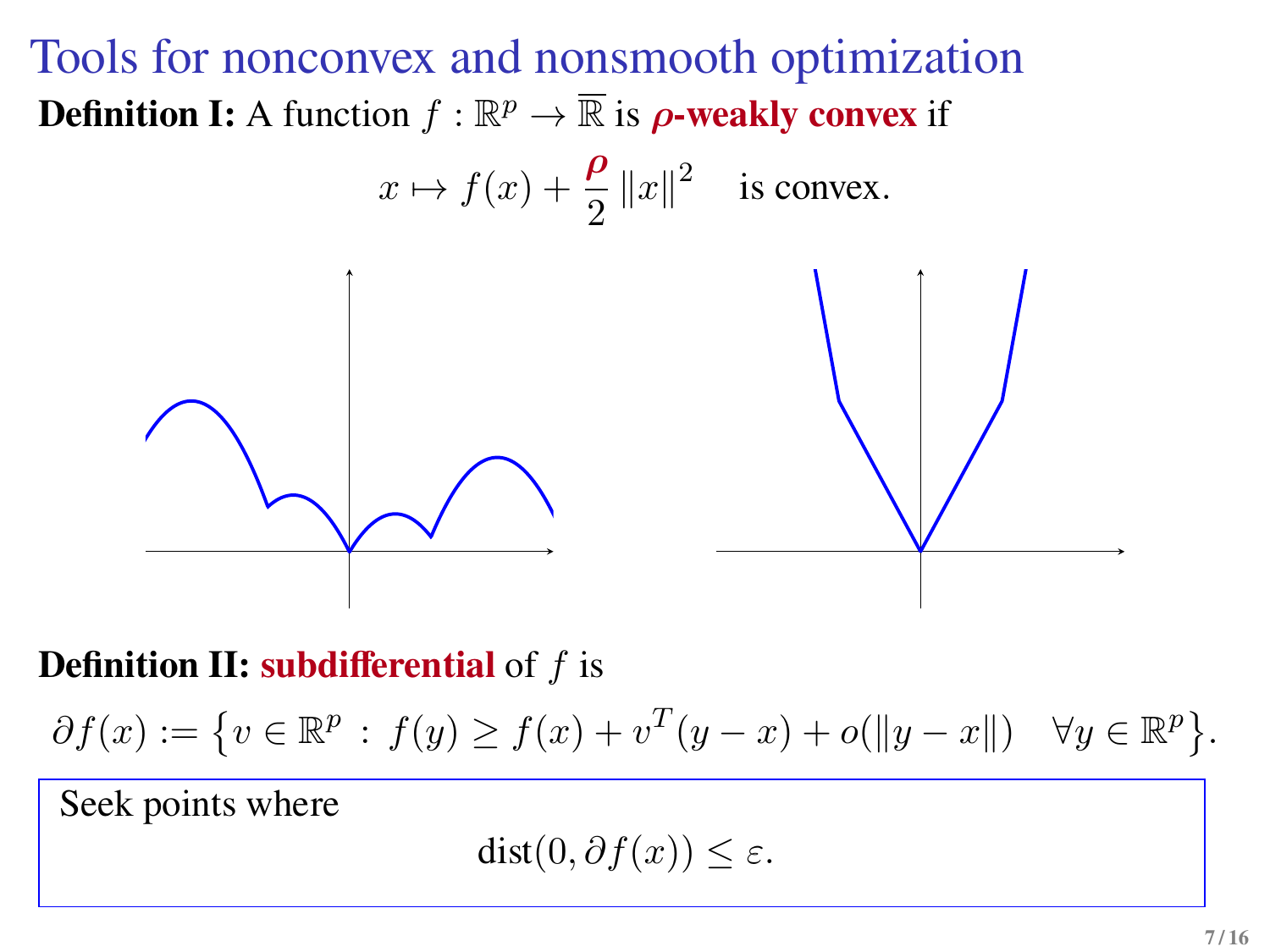Nonconvex catalyst: design a generic scheme

**Our problem:**

$$
\min_{x \in \mathbb{R}^p} \frac{1}{n} \sum_{i=1}^n f_i(x) + \psi(x)
$$

- $f_i: \mathbb{R}^p \to \mathbb{R}$  is smooth, **L**-Lipschitz continuous gradient
- $\psi : \mathbb{R}^p \to \overline{\mathbb{R}}$  may be nonsmooth
- $\bullet$  f is  $\rho$ -weakly convex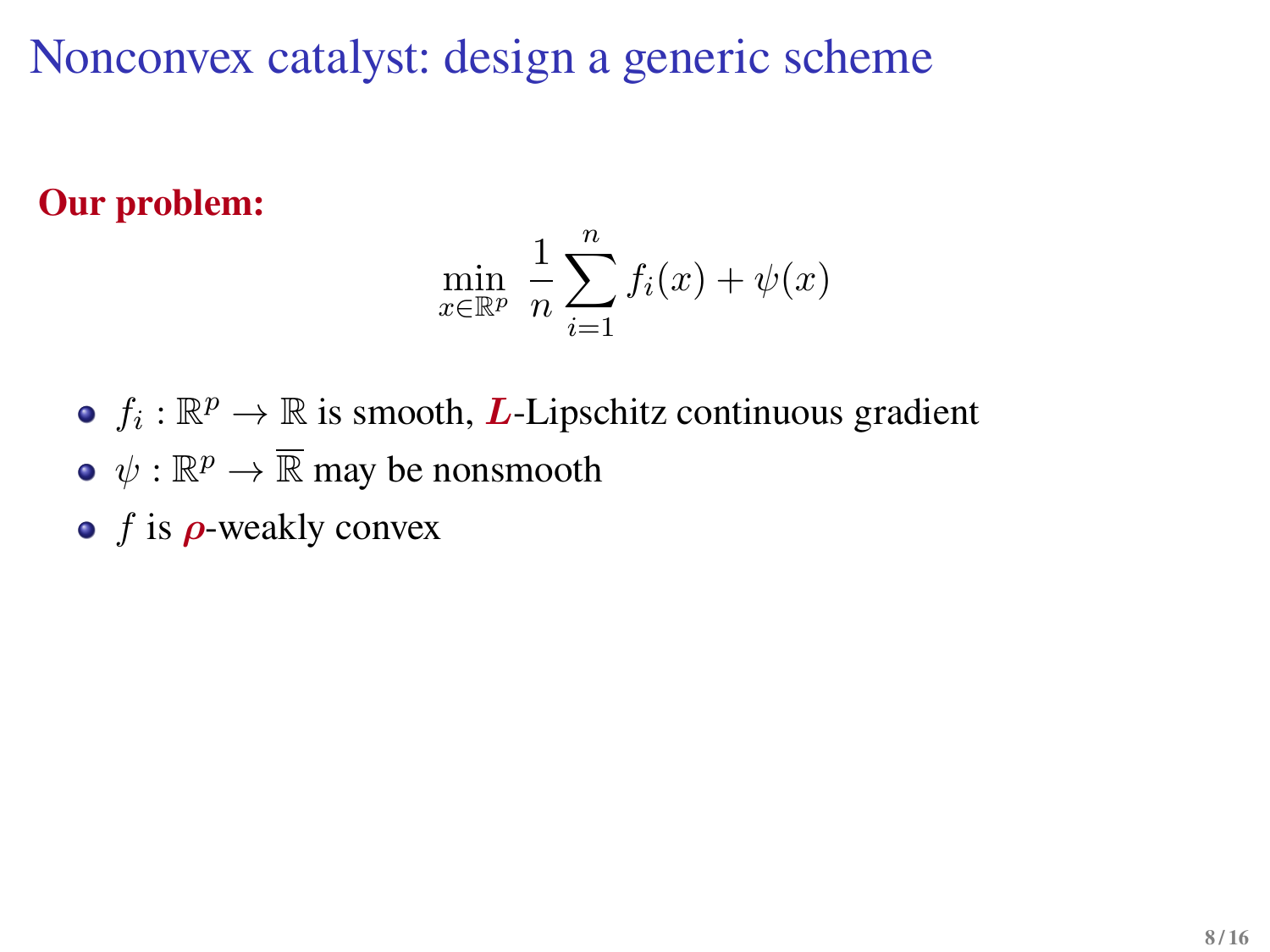Nonconvex catalyst: design a generic scheme

**Our problem:**

$$
\min_{x \in \mathbb{R}^p} \frac{1}{n} \sum_{i=1}^n f_i(x) + \psi(x)
$$

- $f_i: \mathbb{R}^p \to \mathbb{R}$  is smooth, **L**-Lipschitz continuous gradient
- $\psi : \mathbb{R}^p \to \overline{\mathbb{R}}$  may be nonsmooth
- $\bullet$  f is  $\rho$ -weakly convex

### **Examples**

- **1** Robust penalties (e.g. MCP, SCAD)
- <sup>2</sup> Neural networks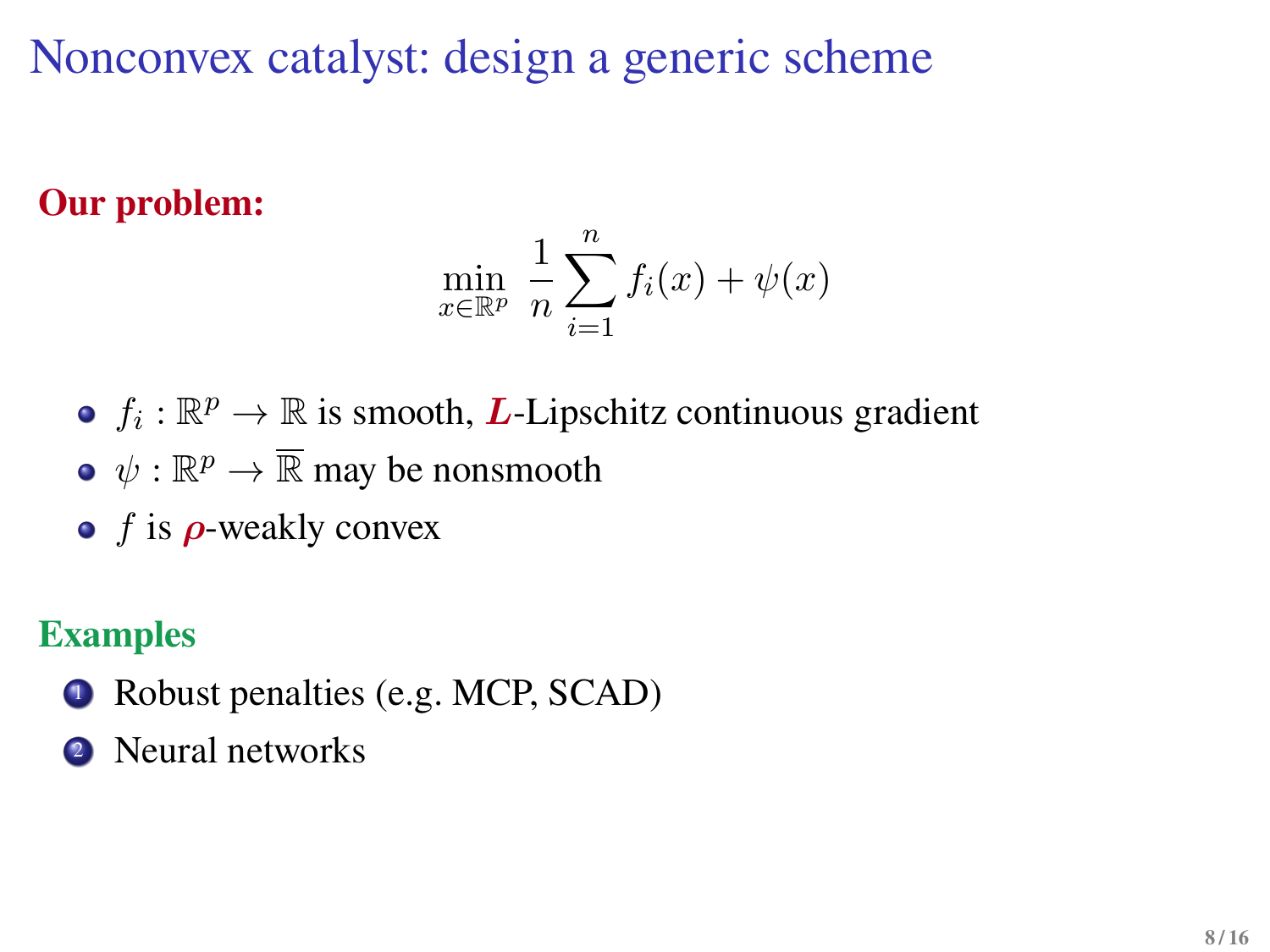## Our Problem

### **Two questions from nonconvex optimization**

- $\bullet$  Apply a method, M, for convex optimization to a nonconvex;
- <sup>2</sup> Design an convexity adapting algorithm which does not need to know whether the objective function is convex.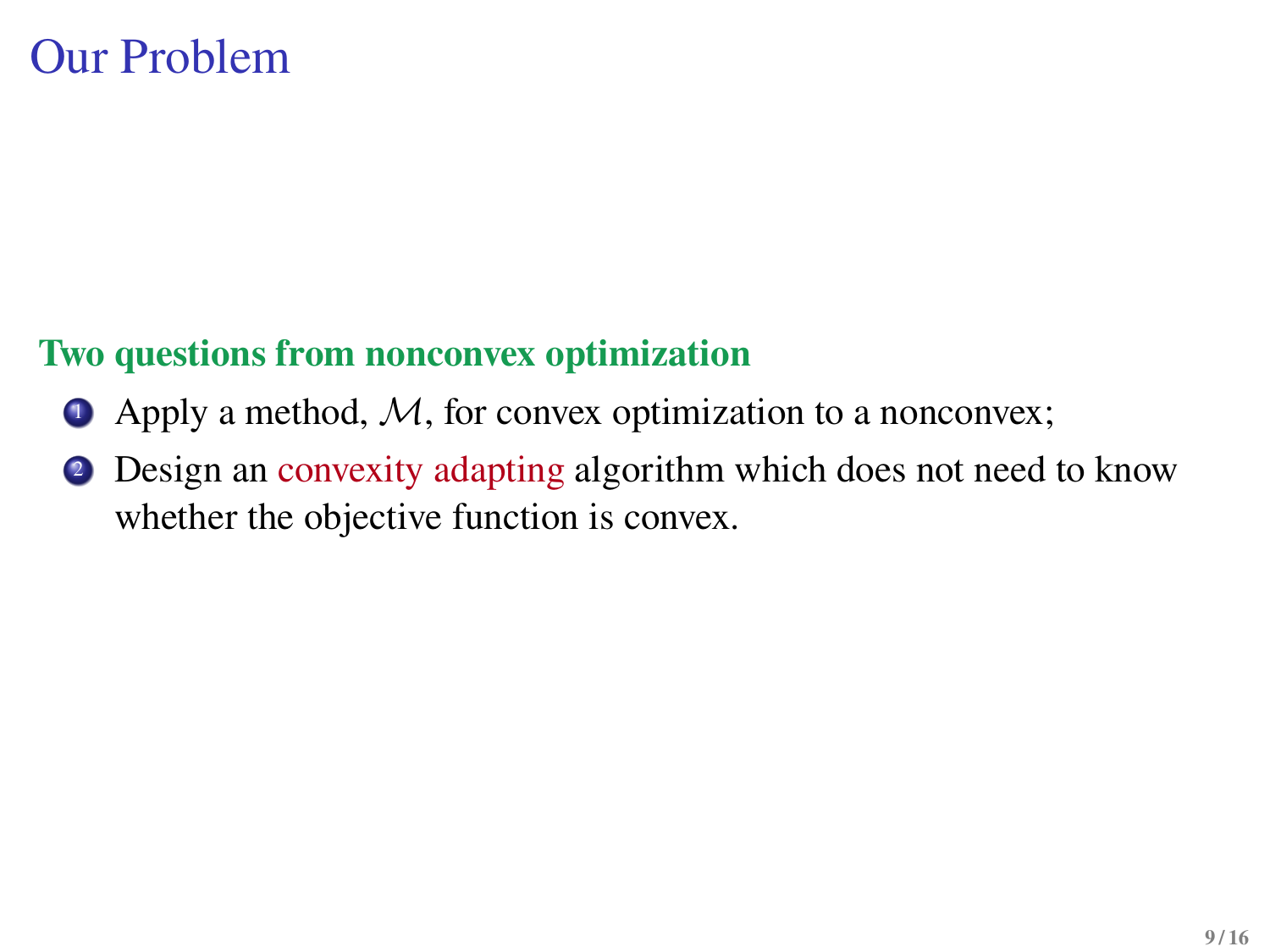# 4WD-Catalyst : main idea

Build subproblems of the form:

$$
\min_{x} f_{\kappa}(x; y) := f(x) + \frac{\kappa}{2} ||x - y||^{2}.
$$

 $\kappa$  is called the smoothing parameter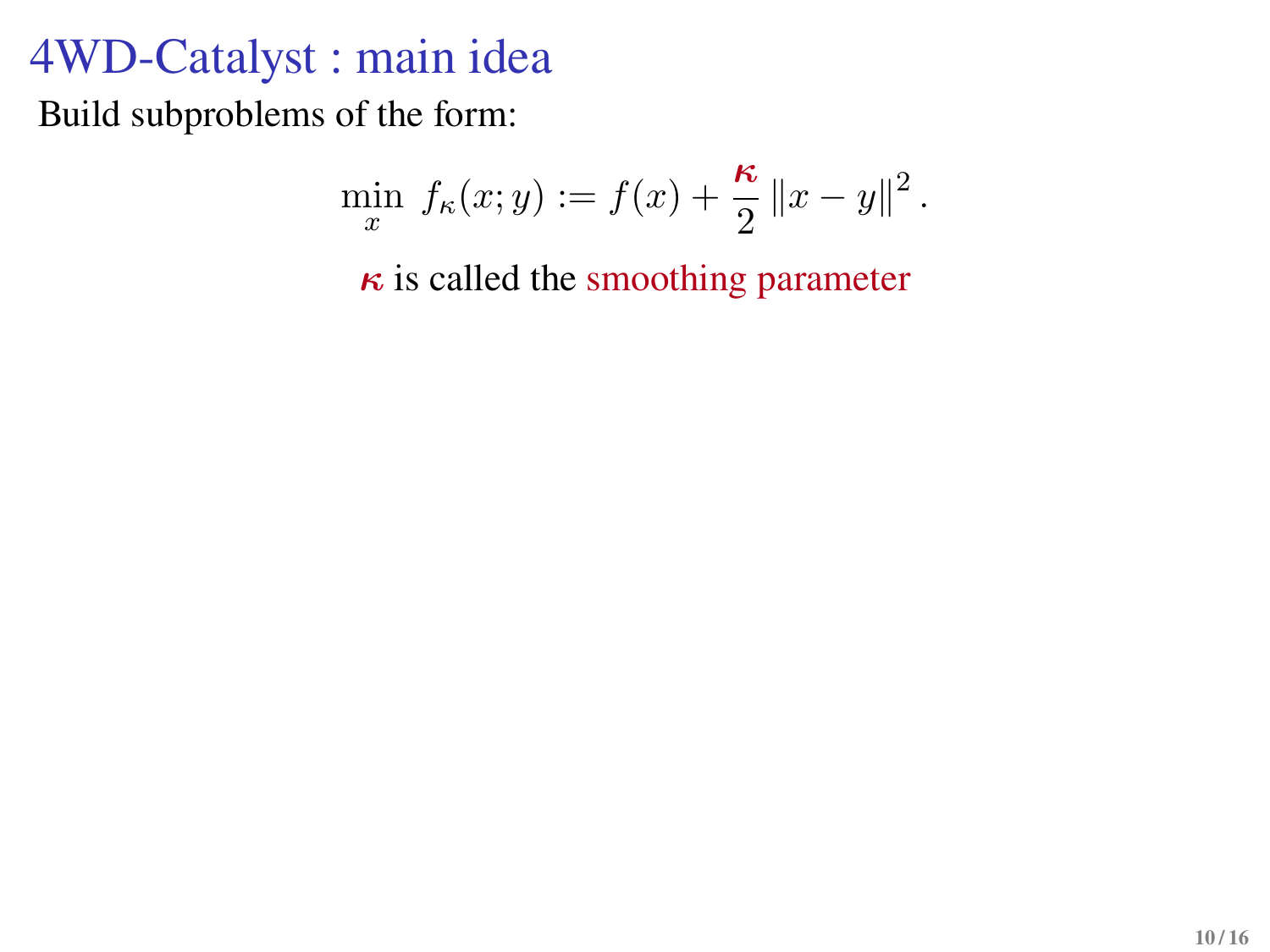# 4WD-Catalyst : main idea

Build subproblems of the form:

$$
\min_{x} f_{\kappa}(x; y) := f(x) + \frac{\kappa}{2} ||x - y||^{2}.
$$

 $\kappa$  is called the smoothing parameter

#### **Two Steps**

**Step 1: Accelerated proximal point.** Using  $M$  solve

**Step 2: Proximal point.** Using  $M$  solve

$$
y_k = \alpha_k v_{k-1} + (1 - \alpha_k) x_{k-1}
$$

$$
\tilde{x}_k \approx \operatorname*{argmin}_{x} f_{\kappa}(x; y_k)
$$

$$
v_k = x_{k-1} + \frac{1}{\alpha_k} (\tilde{x}_k - x_{k-1})
$$

where  $\alpha_{k+1} \in (0,1)$  coefficients satisfying  $(1 - \alpha_{k+1})/\alpha_{k+1}^2 = 1/\alpha_k^2$ .

 $\bar{x}_k \approx \operatorname{argmin} f_{\kappa}(x; x_{k-1})$ x

**Picking the best.** Choose  $x_k$ such that

 $f(x_k) \leq \min\left\{f(\bar{x}_k), f(\tilde{x}_k)\right\}.$ 

Similar to (Ghadimi-Lan '15)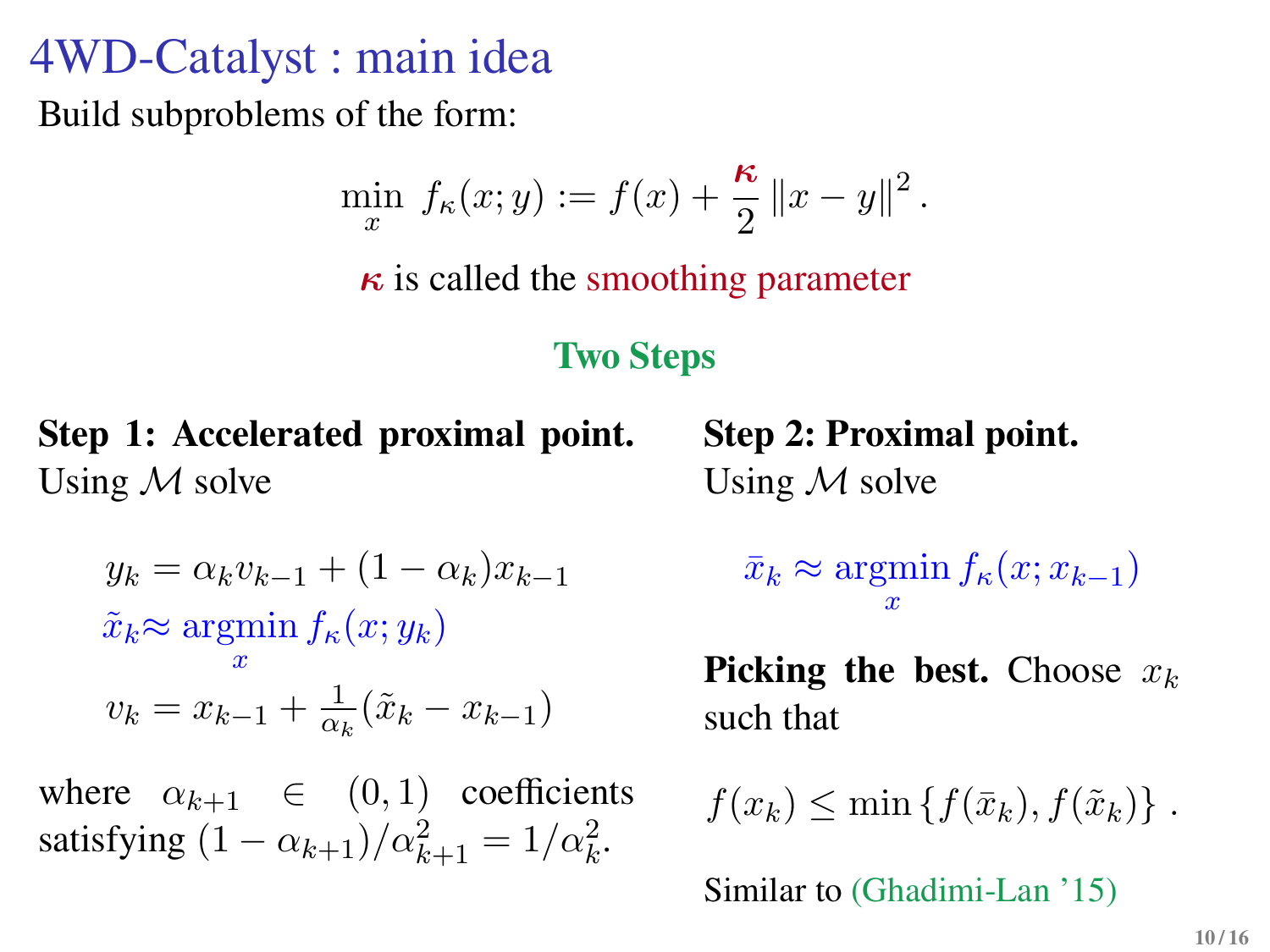Linear conv. of  $M$  for strongly-convex problems

**Assumptions:** For any  $\kappa > \rho$ ,  $\exists A_{\kappa} \geq 0, \tau_{\kappa} \in (0,1)$ :  $\mathbf{D} \ \forall z_0 \in \mathbb{R}^p$ , the iters.  $\{z_t\}_{t \geq 1}$  solve by  $\mathcal{M}$ : dist<sup>2</sup>(0,  $\partial f_{\kappa}(z_t; y)$ )  $\leq A_{\kappa}(1 - \tau_{\kappa})^t (f_{\kappa}(z_0; y) - f_{\kappa}^*(y))$ . (1)  $\bullet$   $\tau_{\kappa}, A_{\kappa} \uparrow$  in  $\kappa$ .

#### **Remarks**

- $\bullet$  [\(1\)](#page-20-0) holds in  $\mathbb{E}$ ;
- Gradient descent, SAGA, SVRG, satisfy these.

<span id="page-20-0"></span>**If**  $\kappa > \rho$ , then  $f_{\kappa}(x; y) := f(x) + \frac{\kappa}{2} ||x - y||^2$ **is**  $(\kappa - \rho)$ -strongly convex!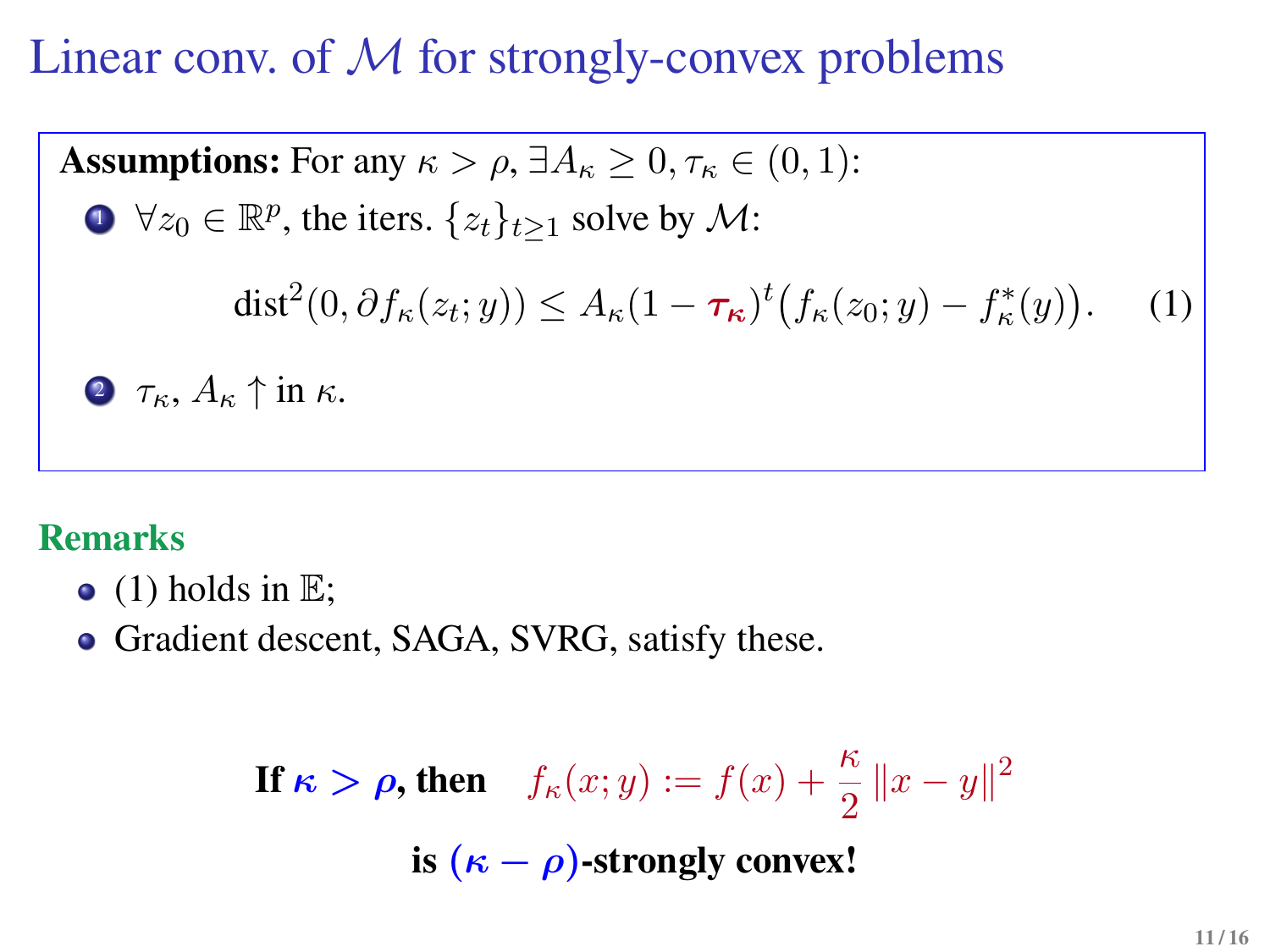# Adaptive stopping criteria

What do we mean by

$$
z^+ \approx \underset{x}{\text{argmin}} f_{\kappa}(x; y) := f(x) + \frac{\kappa}{2} ||x - y||^2
$$
 ?

#### **Stopping criteria for the subproblems**:

- **1** Descent condition:  $f_{\kappa}(z^+; y) \le f_{\kappa}(y; y)$ ;
- <sup>2</sup> Adaptive stationary condition:

$$
\mathrm{dist}\big(0,\partial f_{\kappa}(z^+;y)\big)\leq \kappa\left\|z^+-y\right\|.
$$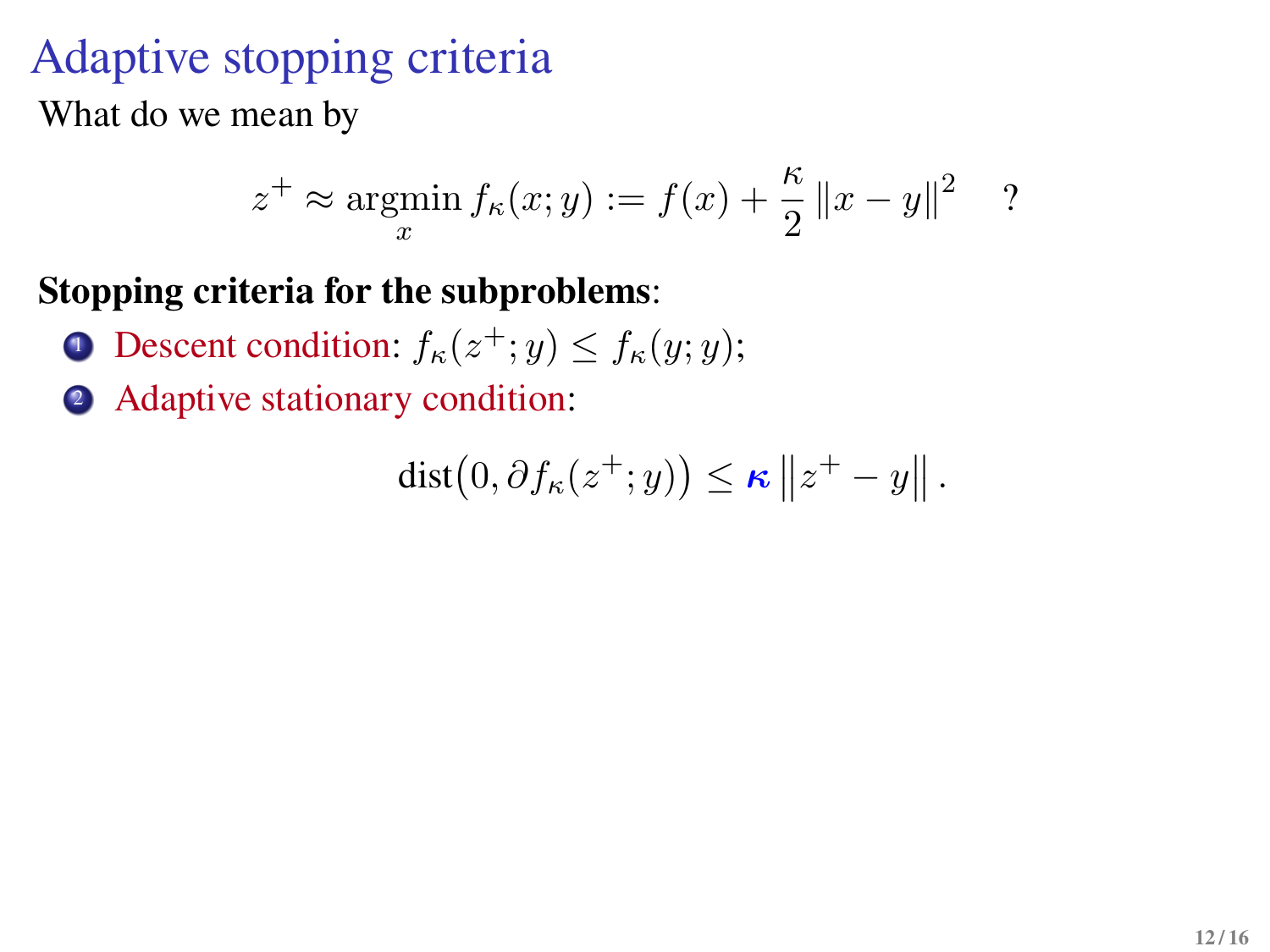# Adaptive stopping criteria

What do we mean by

$$
z^+ \approx \operatorname*{argmin}_{x} f_{\kappa}(x; y) := f(x) + \frac{\kappa}{2} ||x - y||^2
$$
 ?

### **Stopping criteria for the subproblems**:

- **1** Descent condition:  $f_{\kappa}(z^+; y) \le f_{\kappa}(y; y)$ ;
- <sup>2</sup> Adaptive stationary condition:

$$
\mathrm{dist}\big(0,\partial f_{\kappa}(z^+;y)\big)\leq \kappa\left\|z^+-y\right\|.
$$

For accelerated proximal point, we use

$$
dist(0, \partial f_{\kappa}(z^+; y)) \leq \frac{\kappa}{k+1} ||z^+ - y||.
$$

**Difficulty: In the nonconvex setting,** M **may "never" terminate!**

\*Exploit warm starts!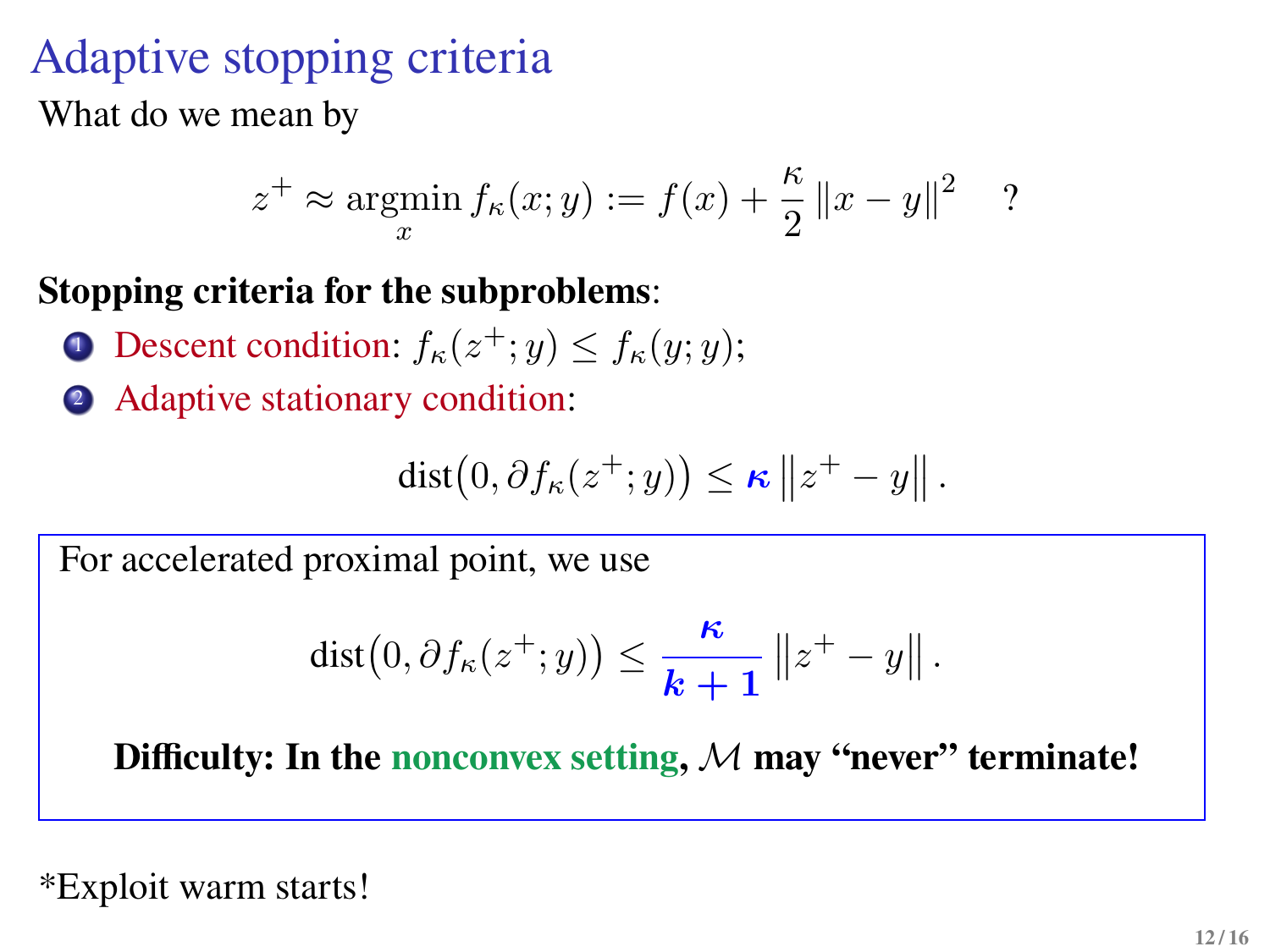## 4WD-Catalyst

**Step**  $k > 1$ 

**1 Proximal Step.** Compute  $\bar{x}_k$  using M for T **iter.** until

$$
\bar{x}_k \approx \operatorname*{argmin}_{x} f_{\kappa}(x; x_{k-1})
$$
 where

 $dist(0, \partial f_{\kappa}(\bar{x}_k; x_{k-1})) < \kappa \|\bar{x}_k - x_{k-1}\| \& \int_{\kappa} (\bar{x}_k; x_{k-1}) \leq f_{\kappa}(x_{k-1}; x_{k-1}).$ 

2 Accelerated Step. Update  $y_k$  and compute  $\tilde{x}_k$  using M for S **iter.** until:

 $\tilde{x}_k \approx \operatorname*{argmin}_x f_\kappa(x; y_k)$  where  $\operatorname*{dist}(0, \partial f_\kappa(\tilde{x}_k; y_k)) < \frac{\kappa}{k+1}$  $\frac{k}{k+1}$   $\|\tilde{x}_k - y_k\|$ .

- **3** Update  $v_k$  and  $\alpha_{k+1}$ .
- **Picking the best.** Choose  $x_k$ :

 $f(x_k) \leq \min \{f(\bar{x}_k), f(\tilde{x}_k)\}.$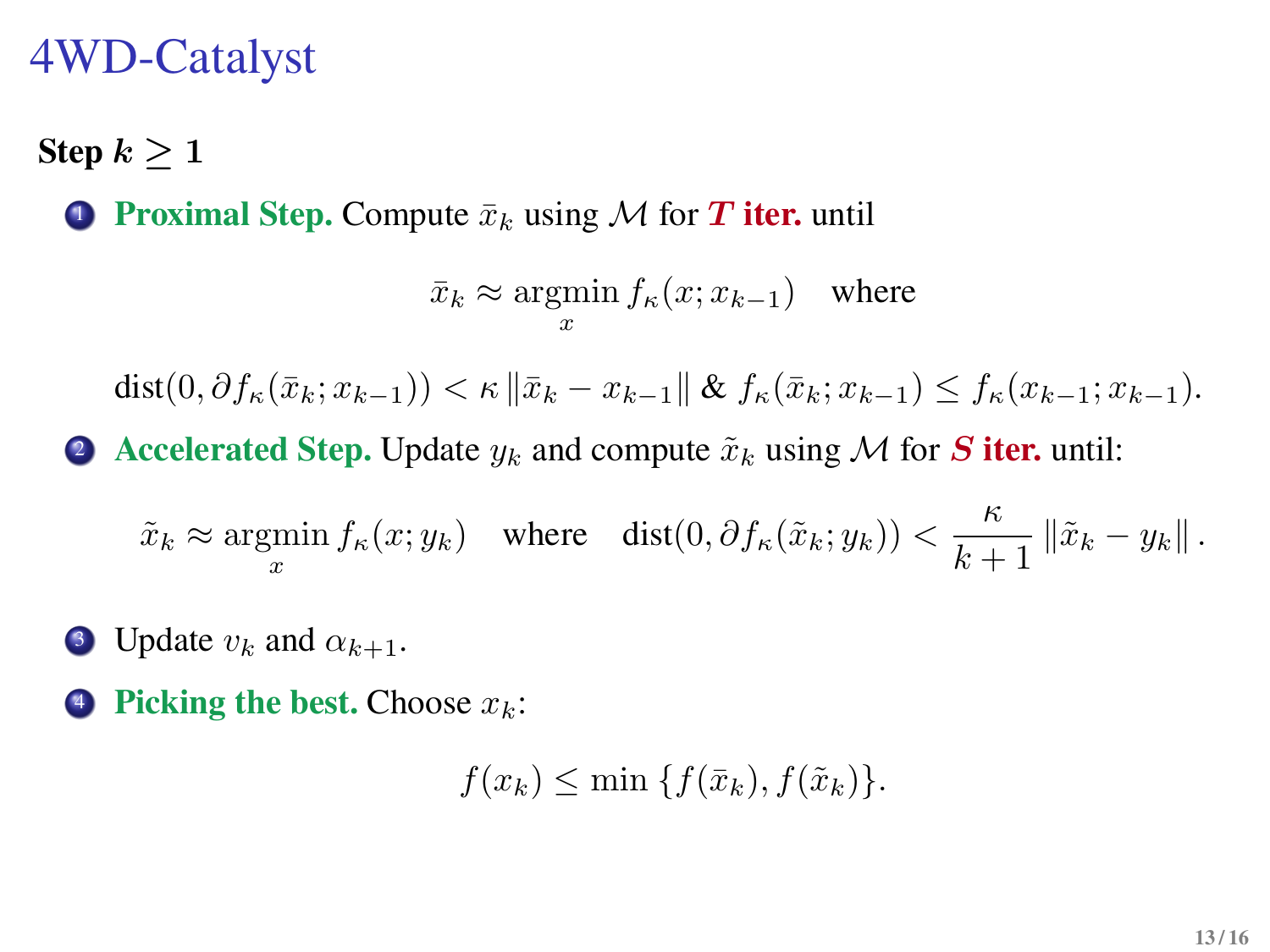# Applications

|             | <b>Nonconvex</b>    |                                                                  | Convex                                                  |                                        |
|-------------|---------------------|------------------------------------------------------------------|---------------------------------------------------------|----------------------------------------|
|             | Original            | <b>4WD-Catalyst</b>                                              | Original                                                | <b>4WD-Catalyst</b>                    |
| Grad. Des.  | $O(n\frac{L}{c^2})$ | $\tilde{O}\left(n\frac{L}{\varepsilon^2}\right)$                 | $O(n\frac{L}{\epsilon})$                                | $n\sqrt{\frac{L}{\varepsilon}}$        |
| SVRG*       | not avail.          | $\tilde{O}\left(n\frac{L}{\epsilon^2}\right)$                    | not avail.                                              | $\sqrt{n}\sqrt{\frac{L}{\varepsilon}}$ |
| $SAGA***$   | not avail.          | $\tilde{O}\left(n\frac{L}{c^2}\right)$                           | $O(n\frac{L}{\varepsilon})$                             | $\sqrt{n}\sqrt{\frac{L}{\varepsilon}}$ |
| Coord. Des. | not avail.          | $\tilde{O}\left(p^2 \frac{L_{\text{max}}}{\varepsilon^2}\right)$ | $\mathcal{O}\left(p\frac{L_{\max}}{\varepsilon}\right)$ | $\frac{L_{\max}}{\varepsilon}$         |

- Nonconvex–convergence stated in dist $(0, \partial f(x)) < \varepsilon$ ;
- Convex–convergence stated in  $f(x) f^* < \varepsilon$ .

<sup>∗</sup>SVRG (Johnson, Zhang '13), ∗∗SAGA (Defazio, Bach, Lacoste-Julien '13)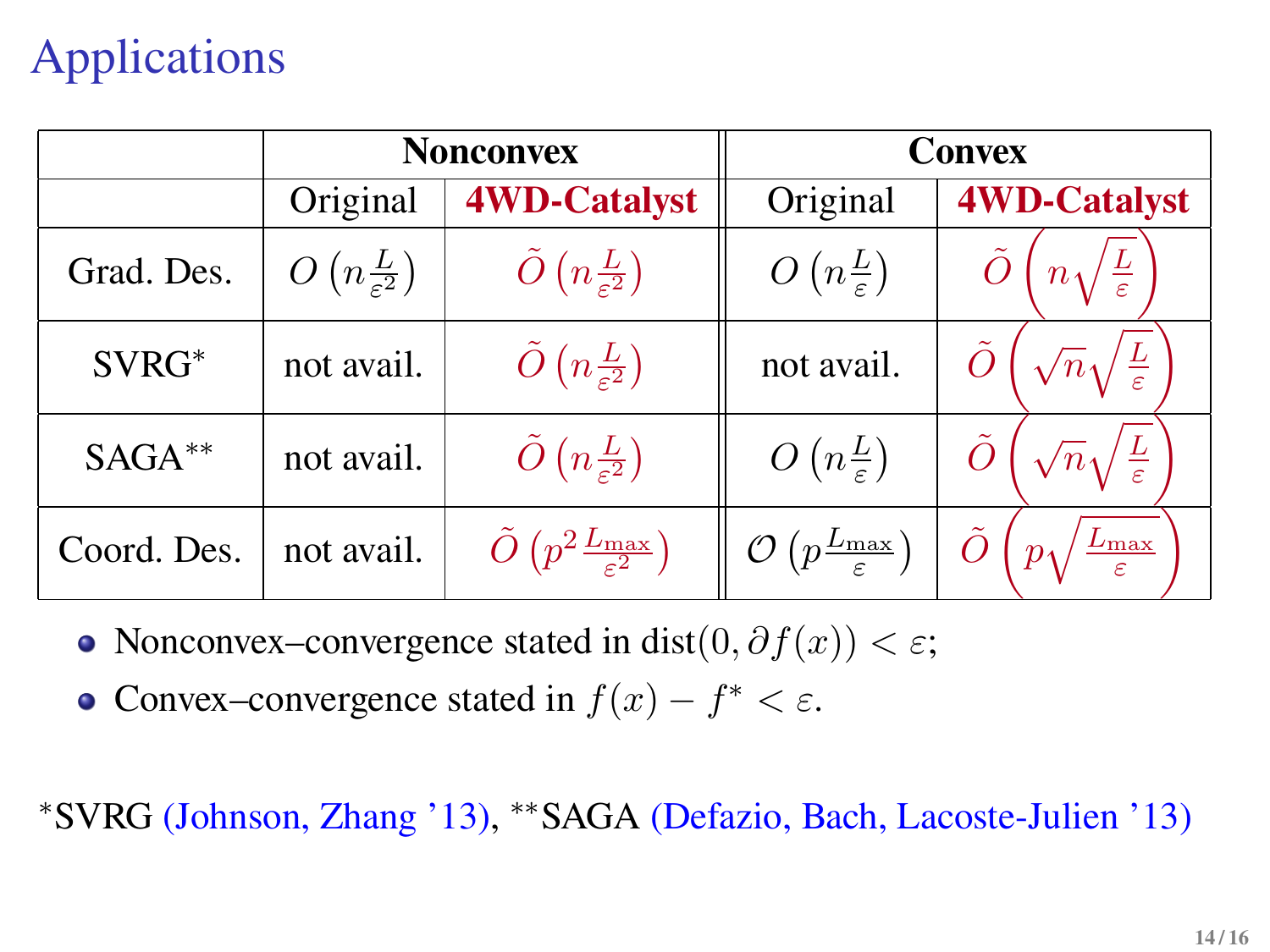## Experiments: neural networks

Given data  $\{(a_i, b_i)\}_{i=1}^n$ 

$$
\min_{W_1 \in \mathbb{R}^{n \times d}, W_2 \in \mathbb{R}^d} \frac{1}{n} \sum_{i=1}^n \log \left(1 + \exp \left(-b_i \left(W_2^T \sigma(W_1^T a_i)\right)\right)\right)
$$